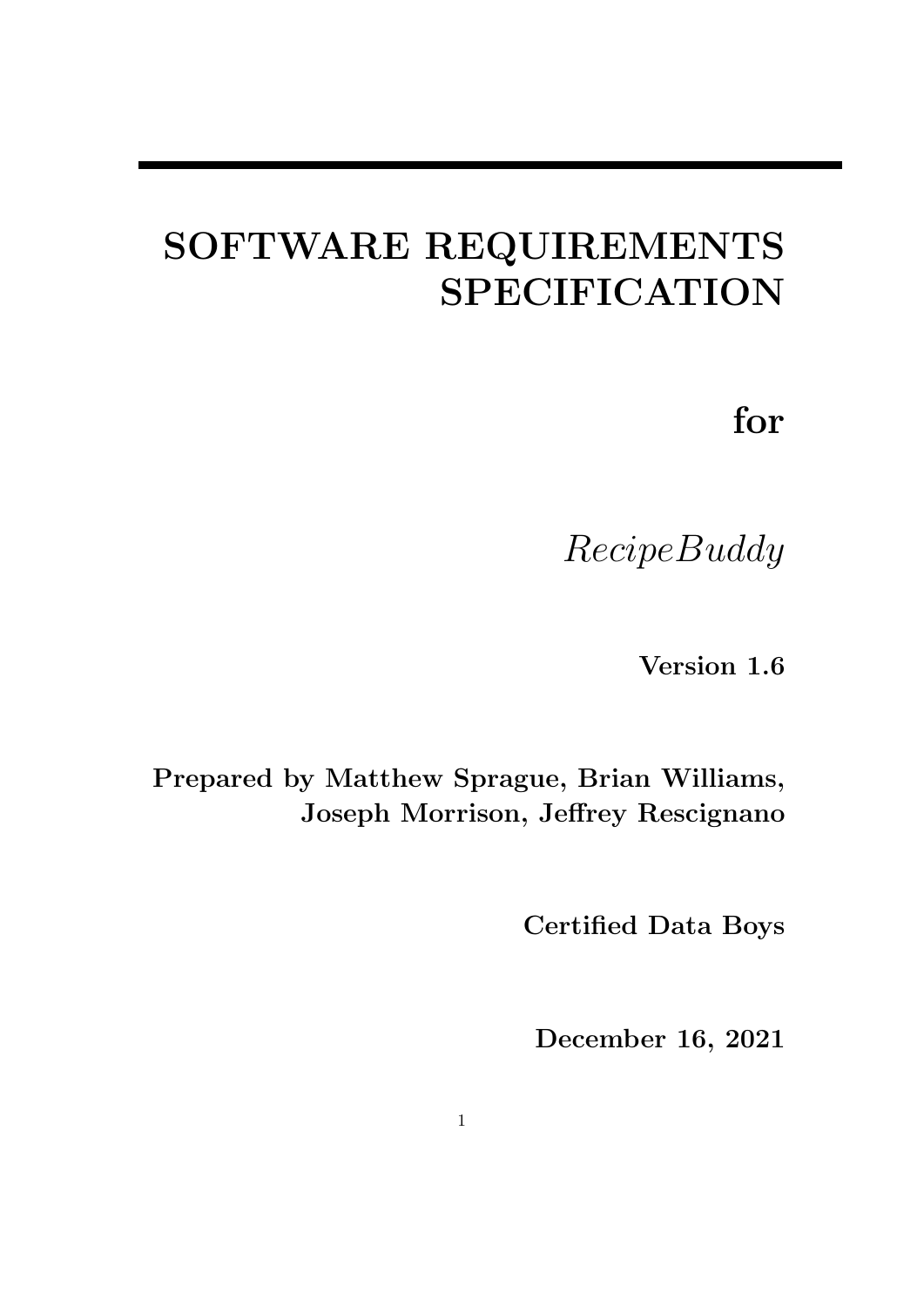# <span id="page-1-0"></span>**Contents**

| 1              |     | Introduction<br>6                              |
|----------------|-----|------------------------------------------------|
|                | 1.1 | $6\phantom{.}6$<br>Purpose                     |
|                | 1.2 | 6                                              |
|                |     | 6<br>1.2.1                                     |
|                |     | 1.2.2<br>$6\phantom{.}6$                       |
|                |     | $\boldsymbol{6}$<br>1.2.3                      |
|                |     | $\overline{7}$<br>1.2.4                        |
|                | 1.3 | 8<br>Intended Audience and Reading Suggestions |
|                | 1.4 | 8                                              |
|                | 1.5 | 9                                              |
| $\overline{2}$ |     | <b>Overall Description</b><br>10               |
|                | 2.1 | 10                                             |
|                | 2.2 | 10                                             |
|                | 2.3 | 11                                             |
|                | 2.4 | 12                                             |
|                | 2.5 | 12                                             |
|                | 2.6 | $15\,$                                         |
|                | 2.7 | 15                                             |
| 3              |     | <b>External Interface Requirements</b><br>16   |
|                | 3.1 | 16                                             |
|                | 3.2 | 16                                             |
|                | 3.3 | 16                                             |
|                | 3.4 | 16                                             |
| 4              |     | 17<br><b>System Features</b>                   |
|                | 4.1 | 17                                             |
|                |     | 17<br>4.1.1                                    |
|                |     | 4.1.2<br>18                                    |
|                |     | 18<br>4.1.3                                    |
|                | 4.2 | Recipe: Recipe Pages<br>19                     |
|                |     | 4.2.1<br>19                                    |
|                |     | 4.2.2<br>20                                    |
|                |     | 4.2.3<br>20                                    |
|                | 4.3 | 21                                             |
|                |     | 4.3.1<br>21                                    |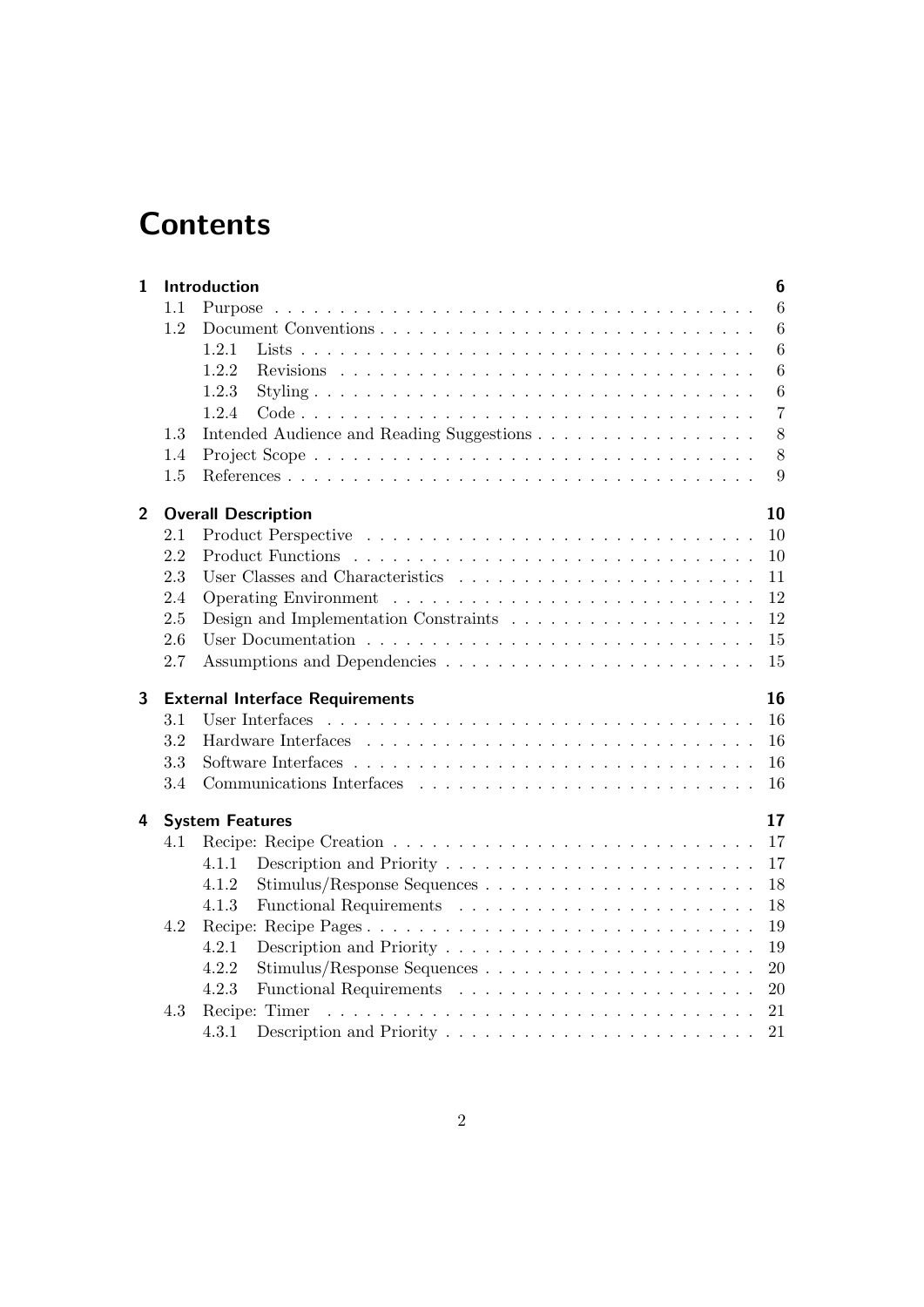|     | 4.3.2 | $Stimulus/Response\ Sequences$ | 22 |
|-----|-------|--------------------------------|----|
|     | 4.3.3 |                                | 22 |
| 4.4 |       |                                | 23 |
|     | 4.4.1 |                                | 23 |
|     | 4.4.2 |                                | 24 |
|     | 4.4.3 |                                | 24 |
| 4.5 |       |                                | 25 |
|     | 4.5.1 |                                | 25 |
|     | 4.5.2 |                                | 26 |
|     | 4.5.3 |                                | 26 |
| 4.6 |       |                                | 27 |
|     | 4.6.1 |                                | 27 |
|     | 4.6.2 |                                | 28 |
|     | 4.6.3 |                                | 28 |
| 4.7 |       |                                | 29 |
|     | 4.7.1 |                                | 29 |
|     | 4.7.2 |                                | 30 |
|     | 4.7.3 |                                | 30 |
| 4.8 |       |                                | 31 |
|     | 4.8.1 |                                | 31 |
|     | 4.8.2 |                                | 32 |
|     | 4.8.3 |                                | 32 |
| 4.9 |       |                                | 33 |
|     | 4.9.1 |                                | 33 |
|     | 4.9.2 |                                | 34 |
|     | 4.9.3 |                                | 34 |
|     |       |                                | 35 |
|     |       |                                | 35 |
|     |       |                                | 36 |
|     |       |                                | 36 |
|     |       |                                | 37 |
|     |       |                                | 37 |
|     |       |                                | 38 |
|     |       |                                | 38 |
|     |       | 4.12 Search: Flags             | 39 |
|     |       |                                | 39 |
|     |       |                                | 40 |
|     |       |                                | 40 |
|     |       |                                | 41 |
|     |       |                                | 41 |
|     |       |                                | 42 |
|     |       |                                | 42 |
|     |       |                                | 43 |
|     |       |                                | 43 |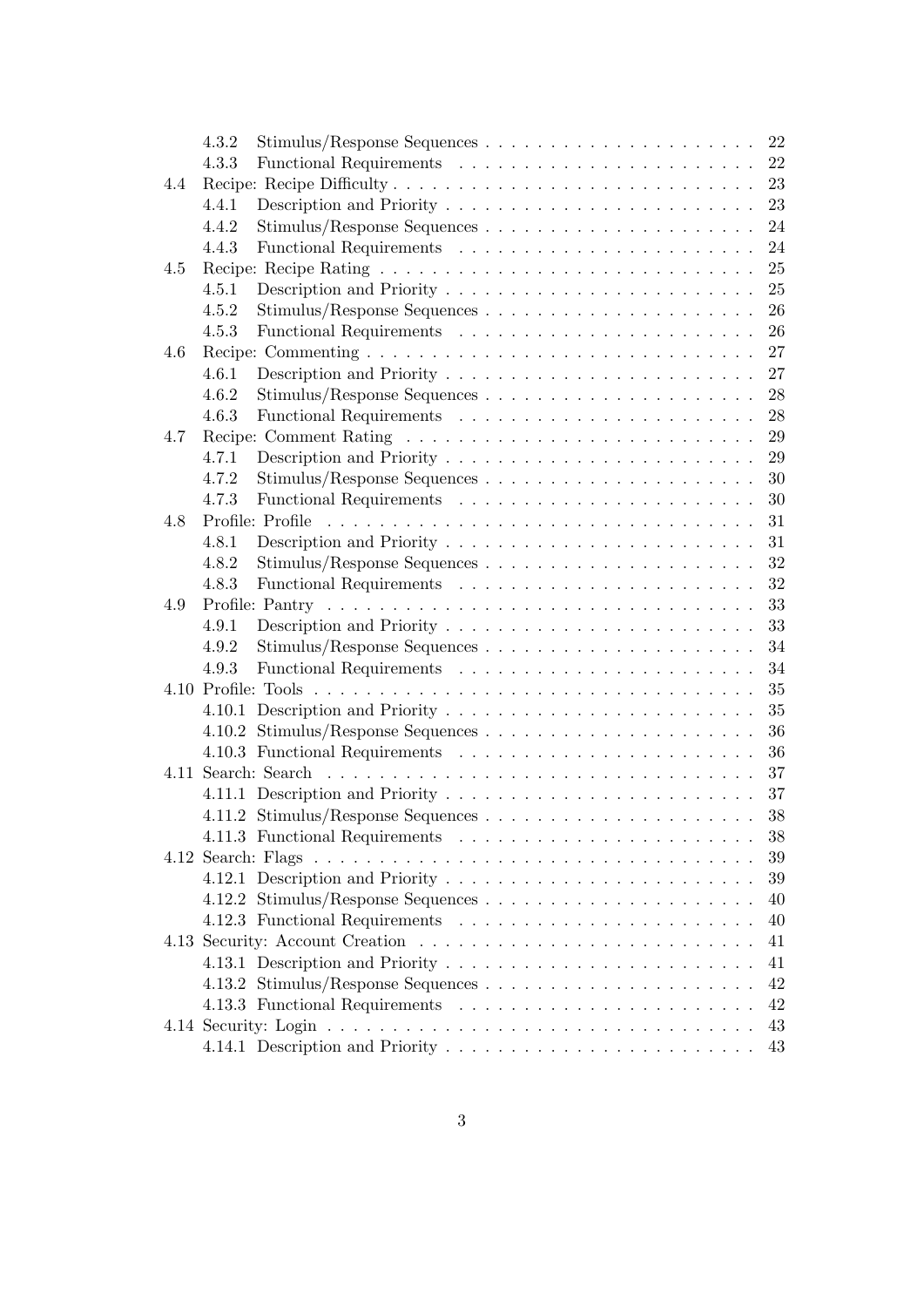<span id="page-3-0"></span>

|  | 5 Other Nonfunctional Requirements | 45 |
|--|------------------------------------|----|
|  |                                    |    |
|  |                                    |    |
|  |                                    |    |
|  |                                    |    |
|  |                                    |    |
|  |                                    |    |
|  |                                    |    |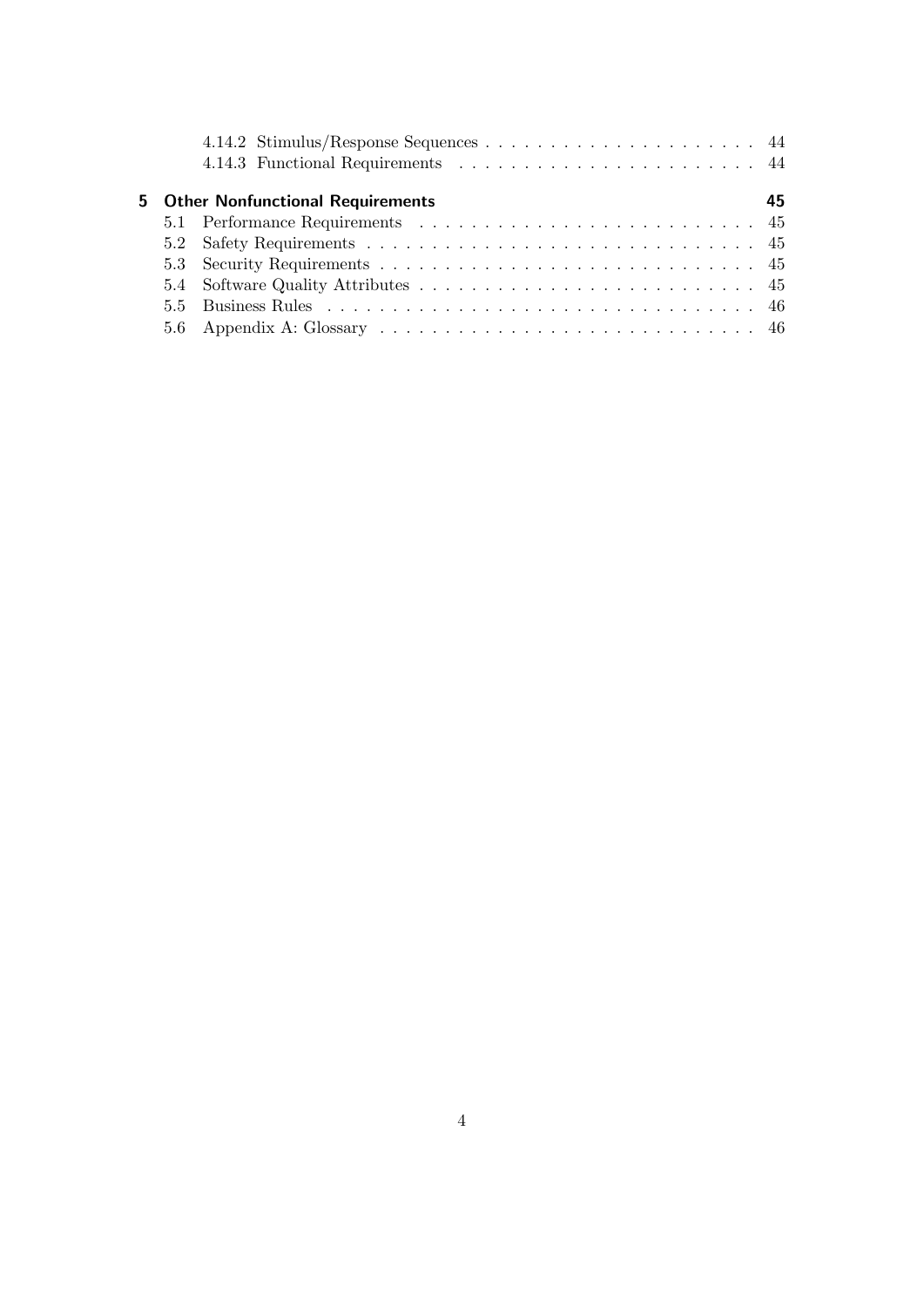| Name             | Date             | Reason For Changes                  | Version |
|------------------|------------------|-------------------------------------|---------|
| All team members | Oct 8 2021       | Initial doc                         | 1.0     |
| Matthew Sprague  | Oct 20 2021      | Updated dependencies & glossary     | 1.1     |
| Matthew Sprague  | Oct 28 2021      | Updated dependencies                | 1.2     |
| Brian Williams   | November 5 2021  | Update requirement specification    | 1.3     |
| Brian Williams   | November 17 2021 | Update requirement specification    | 1.4     |
| Brian Williams   | December 5 2021  | Update Update stimulus and response | 1.5     |
| Brian Williams   | December 12 2021 | Update requirement description      | 1.6     |

# Revision History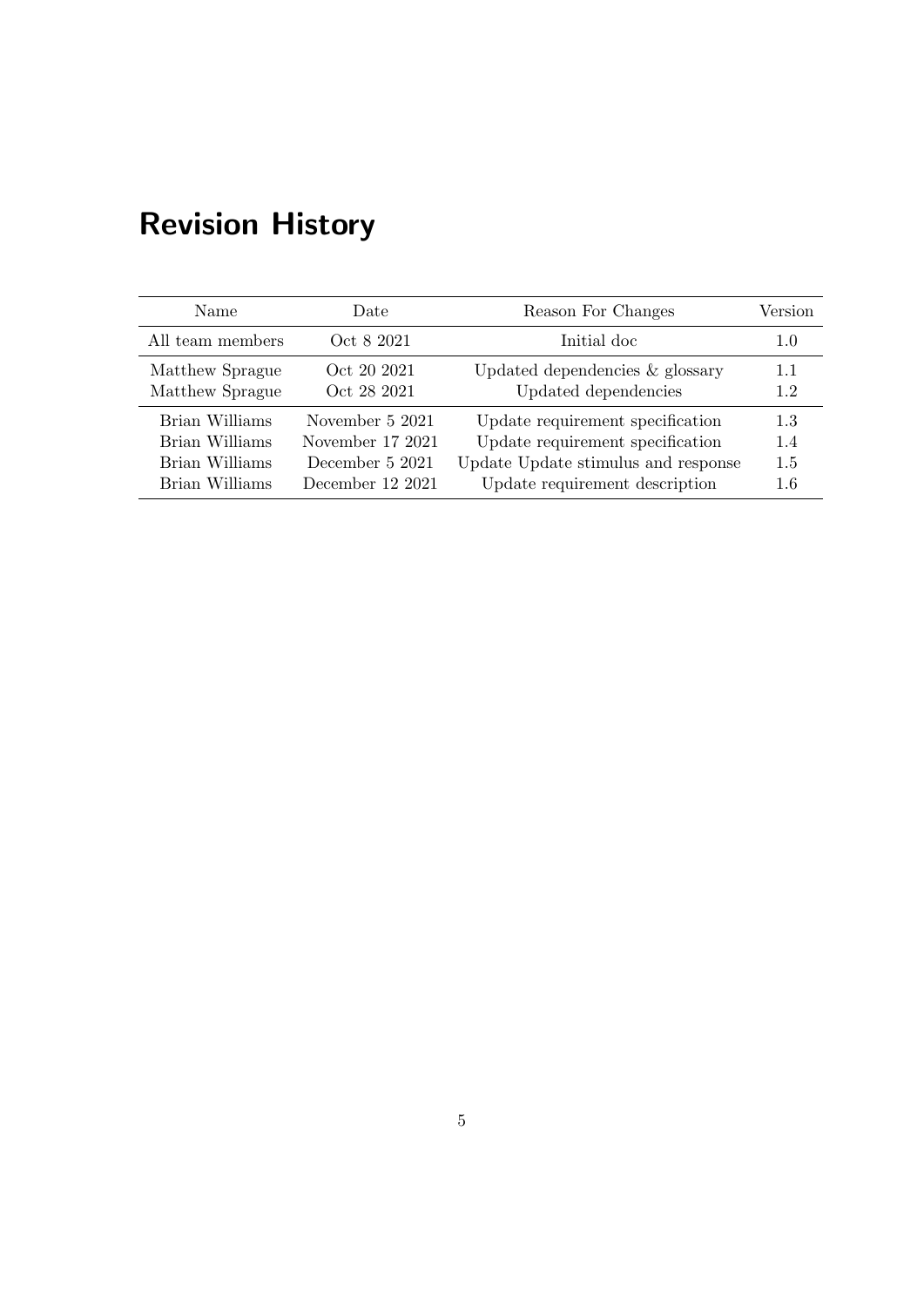# <span id="page-5-6"></span><span id="page-5-0"></span>1 Introduction

# <span id="page-5-1"></span>1.1 Purpose

[Recipe Buddy](#page-47-1) is a modern recipe sharing website intended to facilitate connections between our users with food and culinary arts. It creates a personalized experience for the user, showcases popular and trending recipes, and creates a community through various recipe sharing services.

### <span id="page-5-2"></span>1.2 Document Conventions

The SRS document has the following conventions:

#### <span id="page-5-3"></span>1.2.1 Lists

Lists and sublists should be formatted as such:

- This is an entry on a list!
- This is another entry on a list.
	- This is an entry on a nested list!
	- This is another entry on a nested list.
		- ∗ And this is an item on a doubly nested list.

Lists should never be nested more than twice. The list in this section shows how far we allow our lists to go. Anything more than that is not allowed.

#### <span id="page-5-4"></span>1.2.2 Revisions

After a new revision, it is important to log your progress. Please update this document's version number and update this document's Revision History table.

#### <span id="page-5-5"></span>1.2.3 Styling

When updating this document, adhere to the following style guidelines:

• The first paragraph of each section or subsection does not need to be indented. Subsequent paragraphs should be indented. In [LaTeX,](#page-46-1) that is done by default by typing two blank spaces " " after a paragraph.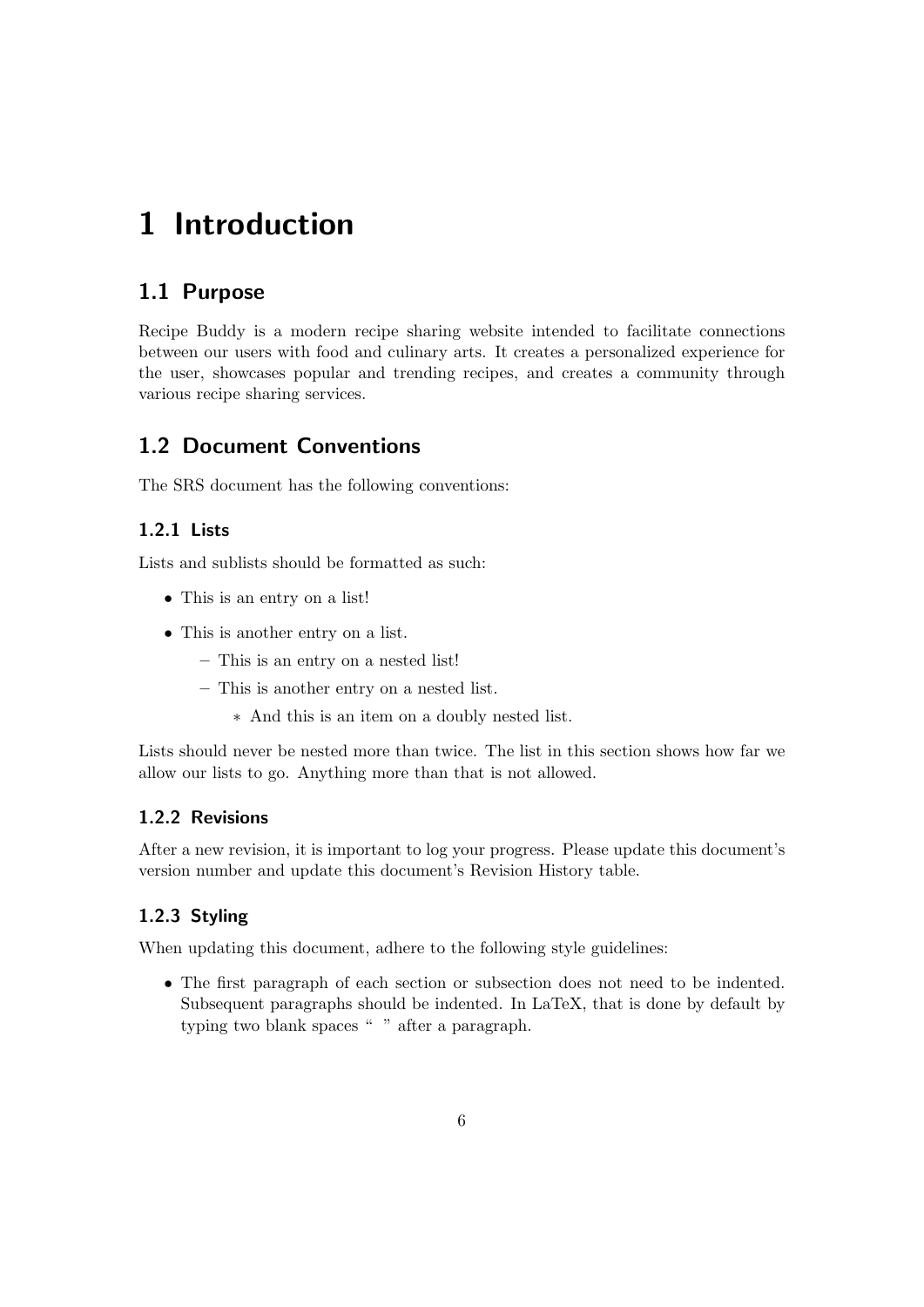- <span id="page-6-1"></span>• This document should be typed using the default [LaTeX](#page-46-1) font and styling.
- When writing numbers within a paragraph:
	- Whole numbers between zero and fifteen should be typed alphaetically.
	- Whole numbers equal to or above 16 should be typed numerically.
	- Decimal numbers, such as 3.14, should be typed numerically.
	- Fractions should be typed in the form  $\frac{1}{2}$ . In [LaTeX,](#page-46-1) this can be done using the following code:  ${\$ \ \frac{1}{2} \$
	-

#### <span id="page-6-0"></span>1.2.4 Code

When writing code within a paragraph:

- For short snippets, it is okay to use inline code. For example: The [Python](#page-47-2) command print (... ) writes to standard output. In [LaTeX,](#page-46-1) this is done using the  $\text{ } \text{ } \text{ } \text{ }$  command in-line with the rest of a paragraph.
- For longer snippets, please give the code its own block. For example: The following [Python](#page-47-2) function will calculate the area of a circle:

```
import math
```

```
// This function takes in the radius of a circle
// and returns the area of that circle.
def area_circle(radius):
r_squared = radius ** 2return math.pi * r_squared
```
This can be done by using a verbatim block in [LaTeX.](#page-46-1)

Please remember that this is a requirements document, and not the system's [doc](#page-46-2)[umentation!](#page-46-2) Remember to only use code in this document when it is needed! That is,

- Write code that clearly illustrates what you are doing.
- Write code that is concise.
- Explain what your code is doing such that a reader with minimal technical skill can understand what the code is doing.
- If the code takes too long to explain, save it for the system's [documentation.](#page-46-2)
- Try not to take up more than half of a page with a block of code.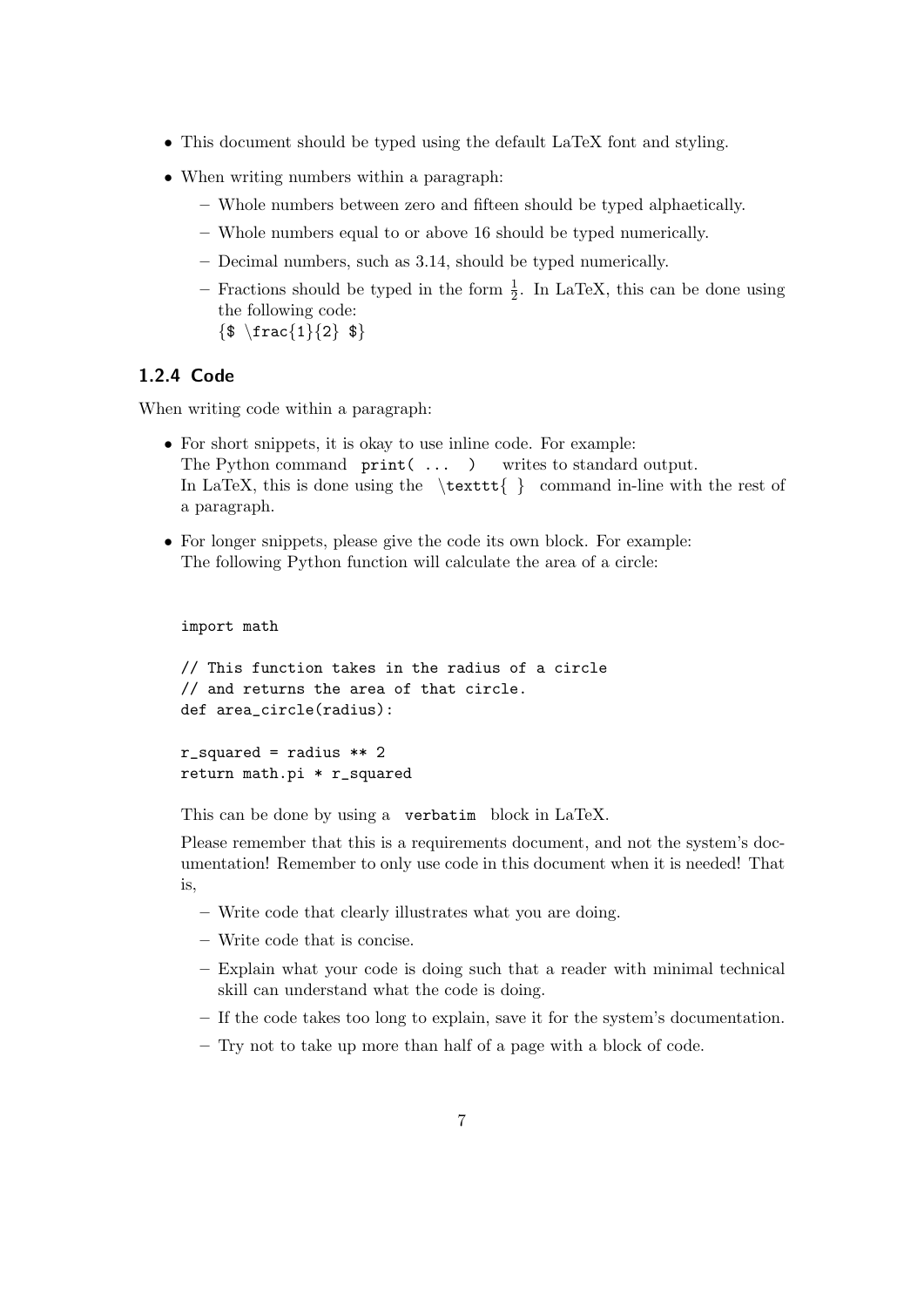- <span id="page-7-2"></span>– Never take up more than an entire page with a block of code.
- Aim to have minimal overlap between the code in this document and the code in our system's [documentation.](#page-46-2)
- The code in this document must convey meaningful information to all readers. It should be useful for developers, as well as non-developers.

#### <span id="page-7-0"></span>1.3 Intended Audience and Reading Suggestions

This document is aimed at a wide audience:

- [Recipe Buddy](#page-47-1) developers should be able to go over this document to understand how the system functions. Developers should have the ability to use this in conjunction with the system's [documentation](#page-46-2) to gain a comprehensive understanding of the system's underlying features and overall design. Developers should also be able to use this document to understand who to design this system for and why the system is designed the way it is. That way, with each new proposed update to [Recipe Buddy,](#page-47-1) developers can assess if it would align with the system's design philosphy.
- [Recipe Buddy](#page-47-1) designers and clients should be able to go over this document to understand how the system is designed. With any proposed updates or revisions to the system, designers should have the ability to refer to this document and ensure such changes align with [Recipe Buddy'](#page-47-1)s design philosophy.

# <span id="page-7-1"></span>1.4 Project Scope

[Recipe Buddy](#page-47-1) is a tool that allows registered users to organize their own recipies, view recipies of other registered users, and keep a catalog of food, kitchenware and applicances that they own. [Recipe Buddy](#page-47-1) can also track dietary restrictions to offer a better user experince. [Recipe Buddy](#page-47-1) organizes recipies by:

- Allowing users to create a recipe.
- Allowing users to modify their recipies.
- Allowing users to delete their recipies.
- Allowing users to set the visibility of their recipies (i.e. public or private)
- Allowing users to share private recipies with specific users.
- Allowing users to offer suggestions to other's recipies.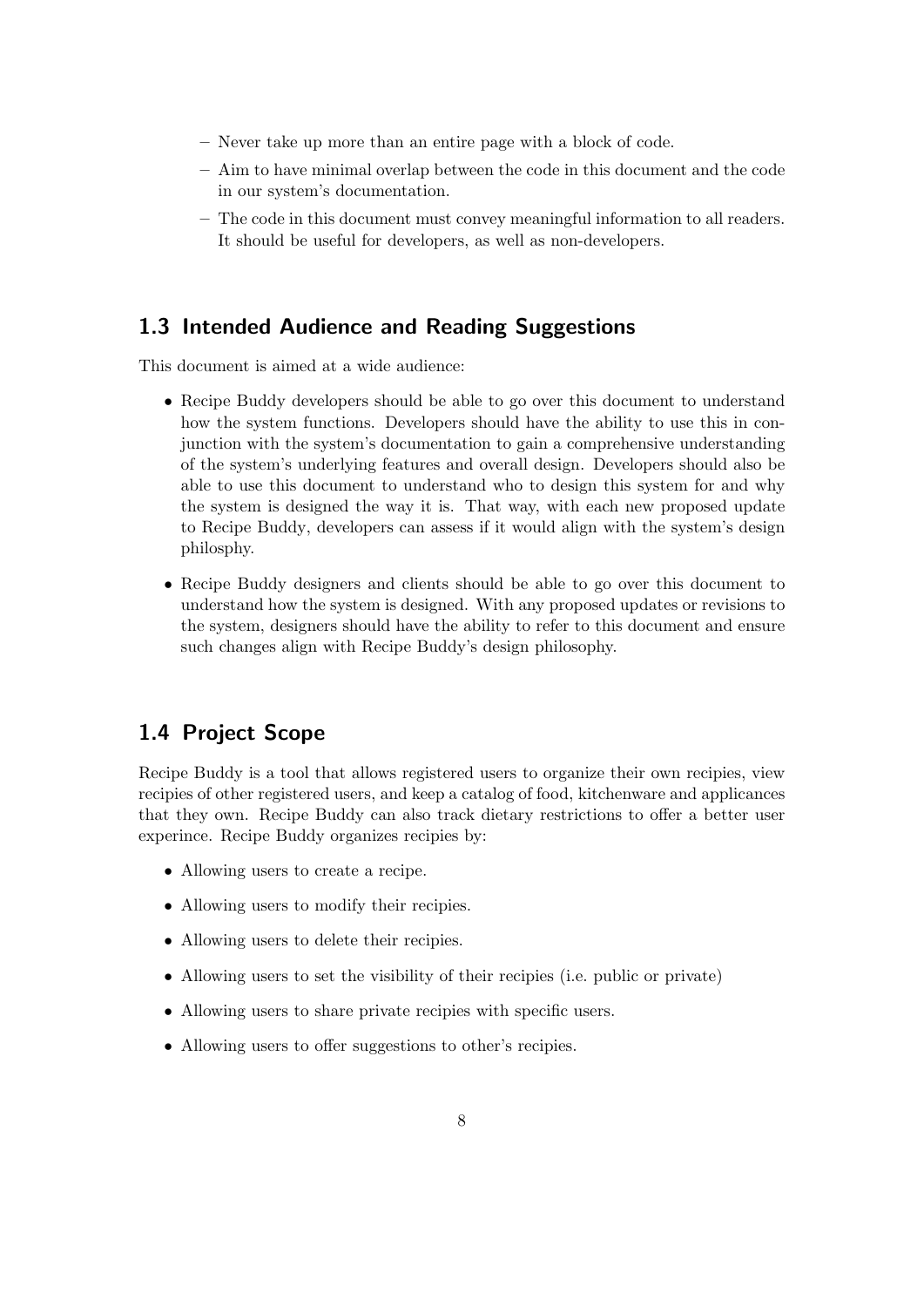[Recipe Buddy](#page-47-1) keeps a catalog of food and kitchenware items by:

- Allowing for a detailed list of food items available in a users panty.
- Allowing for a user to add all items from a particular recipe into their panty.
- Allowing for users to keep a detailed list of kitchenware that they own.
- Allowing users to edit or modify these lists at any time from the user menu.

[Recipe Buddy](#page-47-1) tracks dietary restrictions by:

- Allowing users to keep a detailed list of specific ingredients marked as allergens.
- Allowing users to keep a detailed list of restricted categories. (i.e. dairy for lactose intolerant or bread for gluten-free).

#### <span id="page-8-0"></span>1.5 References

Throughout this document, mutliple web addresses are referred to in order to give a better description of the [Recipe Buddy](#page-47-1) software.

- Reference 1
	- Name: Chrome Browser System Requirements
	- Author: Google
	- Version: 95.0.4638.32
	- Access Date: September 29, 2021
	- Location: [support.google.com](https://support.google.com/chrome/a/answer/7100626?hl=en)
- Reference 2
	- Name: Firefox Browser System Requirements
	- Author: Mozilla
	- Version: 92.0
	- Access Date: October 4, 2021
	- Location: [www.mozilla.org](https://www.mozilla.org/en-US/firefox/92.0.1/system-requirements/)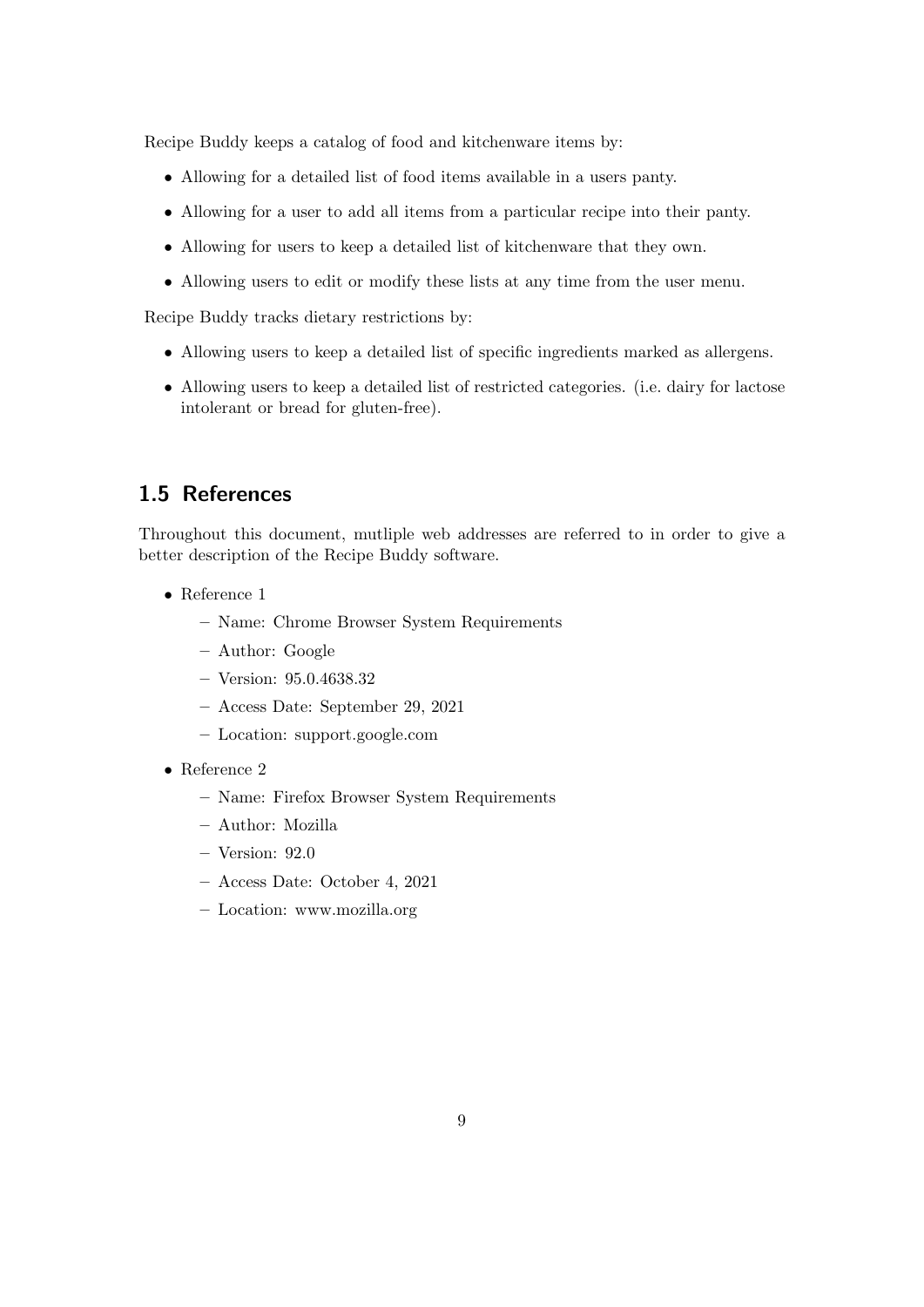# <span id="page-9-0"></span>2 Overall Description

#### <span id="page-9-1"></span>2.1 Product Perspective

[Recipe Buddy](#page-47-1) is a multi-functional tool for organizing recipes, pantry items and dietary restrictions. Although several recipe websites already exist, [Recipe Buddy](#page-47-1) offers many powerful customizations and search features that seperate it from the competition.

#### <span id="page-9-2"></span>2.2 Product Functions

The [Recipe Buddy](#page-47-1) software offers:

- A limited publicly-accessible database of Recipes.
- User registration to access full features of the website.
- The organization of recipies by:
	- Allowing users to create a recipe.
	- Allowing users to modify their recipies.
	- Allowing users to delete their recipies.
	- Allowing users to set the visibility of their recipies (i.e. public or private)
	- Allowing users to share private recipies with specific users.
	- Allowing users to offer suggestions to other's recipies.
- The organization of panty items and cookware by:
	- Allowing for a detailed list of food items available in a users panty.
	- Allowing for a user to add all items from a particular recipe into their panty.
	- Allowing for users to keep a detailed list of kitchenware that they own.
	- Allowing users to edit or modify these lists at any time from the user menu.
- The tracking of dietary restrictions by:
	- Allowing users to keep a detailed list of specific ingredients marked as allergens.
	- Allowing users to keep a detailed list of restricted categories. (i.e. dairy for lactose intolerant or bread for gluten-free).
- Powerful search features to sort and filter: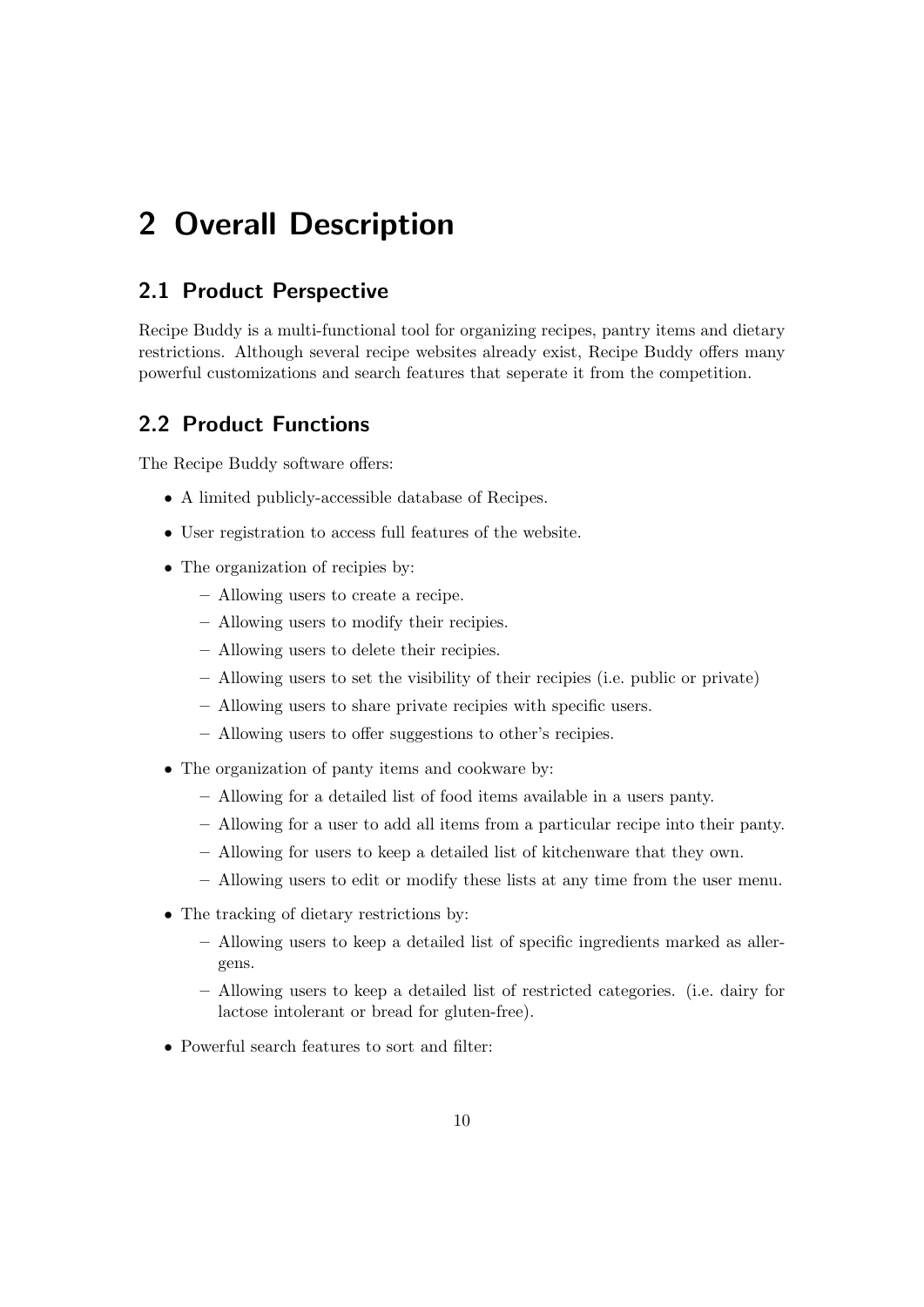- By pantry and cookware items already available to the user.
- By user-specified dietary restrictions.
- By popularity, rating or difficulty.
- Social features such as:
	- Private sharing of a recipe.

# <span id="page-10-0"></span>2.3 User Classes and Characteristics

Guest:

- A guest is defined as someone browsing the [Recipe Buddy](#page-47-1) website, but have not created a user account or signed in.
- Guests have limited access to the resources available on [Recipe Buddy.](#page-47-1)
	- Guests will not be able to access various parts of the software tutorial videos.
	- Guests are not allowed to cook recipes.
	- Guests are not allowed to store user-specific data such as dietary restrictions, favorited recipes, pantry items or cookware items.
	- Guests cannot leave comments or reviews on recipies.
	- Guests cannot upload or contribute recipes to the [Recipe Buddy](#page-47-1) database.
	- Guests cannot access powerful search features.
	- Guests cannot view private recipes shared with them.

User:

- A user is defined as someone browsing or contributing to the [Recipe Buddy](#page-47-1) website, who has registed a user account ans signed in.
- Users have full access to the resources available on [Recipe Buddy.](#page-47-1)
	- Users can view the full video tutorial on how to access [Recipe Buddy](#page-47-1) features.
	- Users can cook recipes.
	- Users can store user-specific data such as dietary restrictions, favorited recipes, pantry items or cookware items.
	- Users can leave comments and reviews on recipies.
	- Users can upload and contribute recipes to the [Recipe Buddy](#page-47-1) database.
	- Users can access powerful search features.
	- Users can access private recipies shared with them.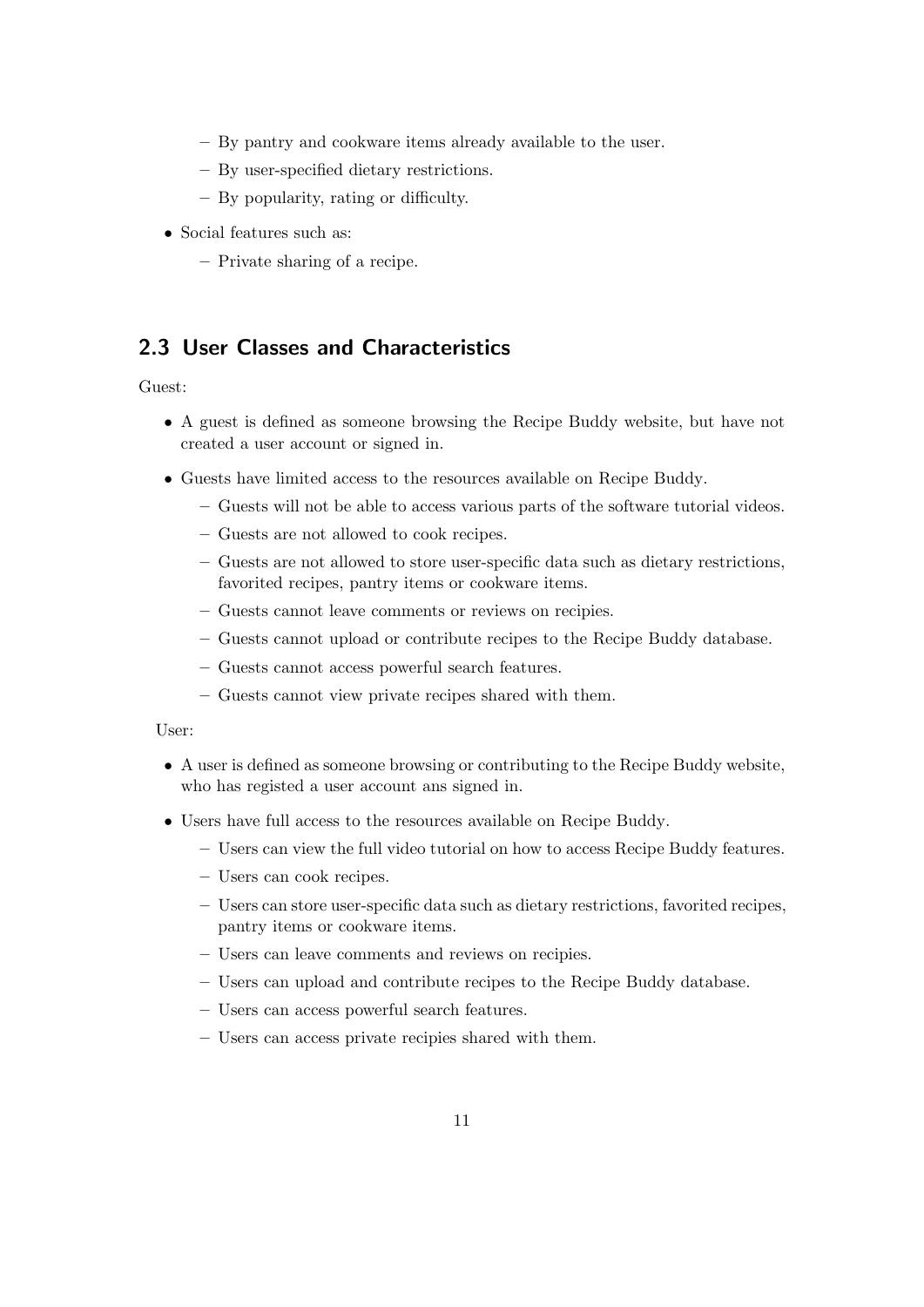# <span id="page-11-2"></span><span id="page-11-0"></span>2.4 Operating Environment

Although [Recipe Buddy](#page-47-1) is expected to work on modern browsers, the [Recipe Buddy](#page-47-1) client will only be tested extensively to ensure proper functionality across the top three major web browsers by marketshare including:

- Google Chrome (Desktop)
- Apple Safari (Desktop)
- Mozilla Firefox (Desktop)

#### <span id="page-11-1"></span>2.5 Design and Implementation Constraints

[Recipe Buddy](#page-47-1) shall abide by the following legal constraints:

- Children's Online Privacy Protection Act [\(COPPA\)](#page-46-3)
	- [Recipe Buddy](#page-47-1) shall not allow children, as defined by [COPPA,](#page-46-3) to register for the service.
	- [COPPA](#page-46-3) defines a child as anyone under the age of 13.
- California Consumer Privacy Act [\(CCPA\)](#page-46-4)
	- [Recipe Buddy](#page-47-1) will allow users to query their personal information, as collected by [Recipe Buddy.](#page-47-1)
	- [Recipe Buddy](#page-47-1) will allow users to delete their account and all of the information attached to it.
	- [Recipe Buddy](#page-47-1) cannot sell a user's information.
	- [Recipe Buddy](#page-47-1) cannot treat a user exercising their [CCPA](#page-46-4) rights any different from other users.

[Recipe Buddy](#page-47-1) shall also abide by the following technical constraints:

- [Recipe Buddy](#page-47-1) shall be written with the following programming languages and frameworks:
	- [Python](#page-47-2)
		- ∗ Version 3.9.7 or newer
		- ∗ Webpage: [www.python.org](https://www.python.org/)
		- ∗ [Documentation:](#page-46-2) [docs.python.org](https://docs.python.org/3.9/)
		- ∗ Download: [www.python.org](https://www.python.org/downloads/release/python-397/)
	- [MariaDB](#page-46-5)
		- ∗ Version 10.6.4 or newer
		- ∗ Webpage: [mariadb.org](https://mariadb.org/)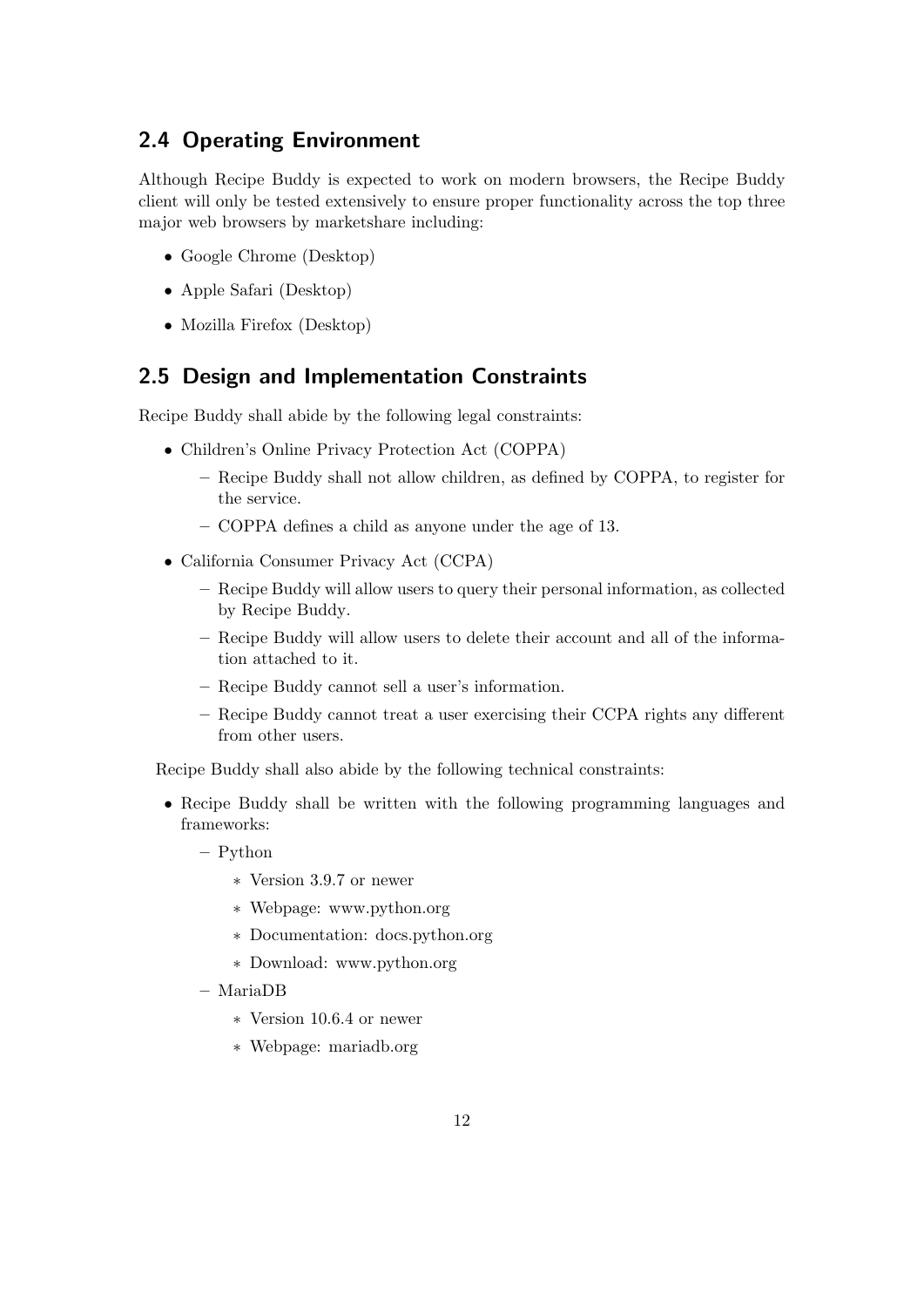- <span id="page-12-0"></span>∗ [Documentation:](#page-46-2) [mariadb.org](https://mariadb.com/kb/en/)
- ∗ Download: [mariadb.org](https://mariadb.org/download/?tab=mariadb&release=10.6.4&product=mariadb)
- $-$  [HTML5](#page-46-6)
	- ∗ [Documentation:](#page-46-2) [developer.mozilla.org](https://developer.mozilla.org/en-US/docs/Web/HTML)
- $-$  [CSS3](#page-46-7)
	- ∗ [Documentation:](#page-46-2) [developer.mozilla.org](https://developer.mozilla.org/en-US/docs/Web/CSS)
- [JavaScript](#page-46-8)
	- ∗ Specified by [ECMAScript](#page-46-9) 2021
	- ∗ [JavaScript](#page-46-8) [documentation:](#page-46-2) [developer.mozilla.org](https://developer.mozilla.org/en-US/docs/Web/JavaScript)
	- ∗ [ECMAScript](#page-46-9) 2021 [documentation:](#page-46-2) [www.ecma-international.org](https://www.ecma-international.org/wp-content/uploads/ECMA-262_12th_edition_june_2021.pdf)
- [Docker](#page-46-10)
	- ∗ Version 20.10.9 or newer
	- ∗ Website: [docker.com](https://www.docker.com/)
	- ∗ [Documentation:](#page-46-2) [docs.docker.com](https://docs.docker.com/get-started/overview/)
	- ∗ Source code: [github.com](https://github.com/moby/moby)
	- ∗ Download: [docs.docker.com](https://docs.docker.com/get-docker/)
- [Docker Compose](#page-46-11)
	- ∗ Version 2.0.1 or newer
	- ∗ [Documentation:](#page-46-2) [docs.docker.com](https://docs.docker.com/compose/)
	- ∗ Source code: [github.com](https://github.com/docker/compose)
	- ∗ Download: [docs.docker.com](https://docs.docker.com/compose/install/)
- [MariaDB](#page-46-5) Connector[/Python](#page-47-2)
	- ∗ Version 1.0.7 or newer
	- ∗ [Documentation:](#page-46-2) [mariadb-corporation.github.io](https://mariadb-corporation.github.io/mariadb-connector-python/)
	- ∗ Source code: [github.com](https://github.com/mariadb-corporation/mariadb-connector-python)
- [Flask](#page-46-12)
	- ∗ Version 2.0.2 or newer
	- ∗ Webpage: [flask.palletsprojects.com](https://flask.palletsprojects.com/en/2.0.x/)
	- ∗ [Documentation:](#page-46-2) [flask.palletsprojects.com](https://flask.palletsprojects.com/en/2.0.x/api/)
	- ∗ Source code: [github.com](https://github.com/pallets/flask)
- [Flask-](#page-46-12)SQLAlchemy
	- ∗ Version 2.5.1 or newer
	- ∗ Webpage: [flask-sqlalchemy.palletsprojects.com](https://flask-sqlalchemy.palletsprojects.com/en/2.x/)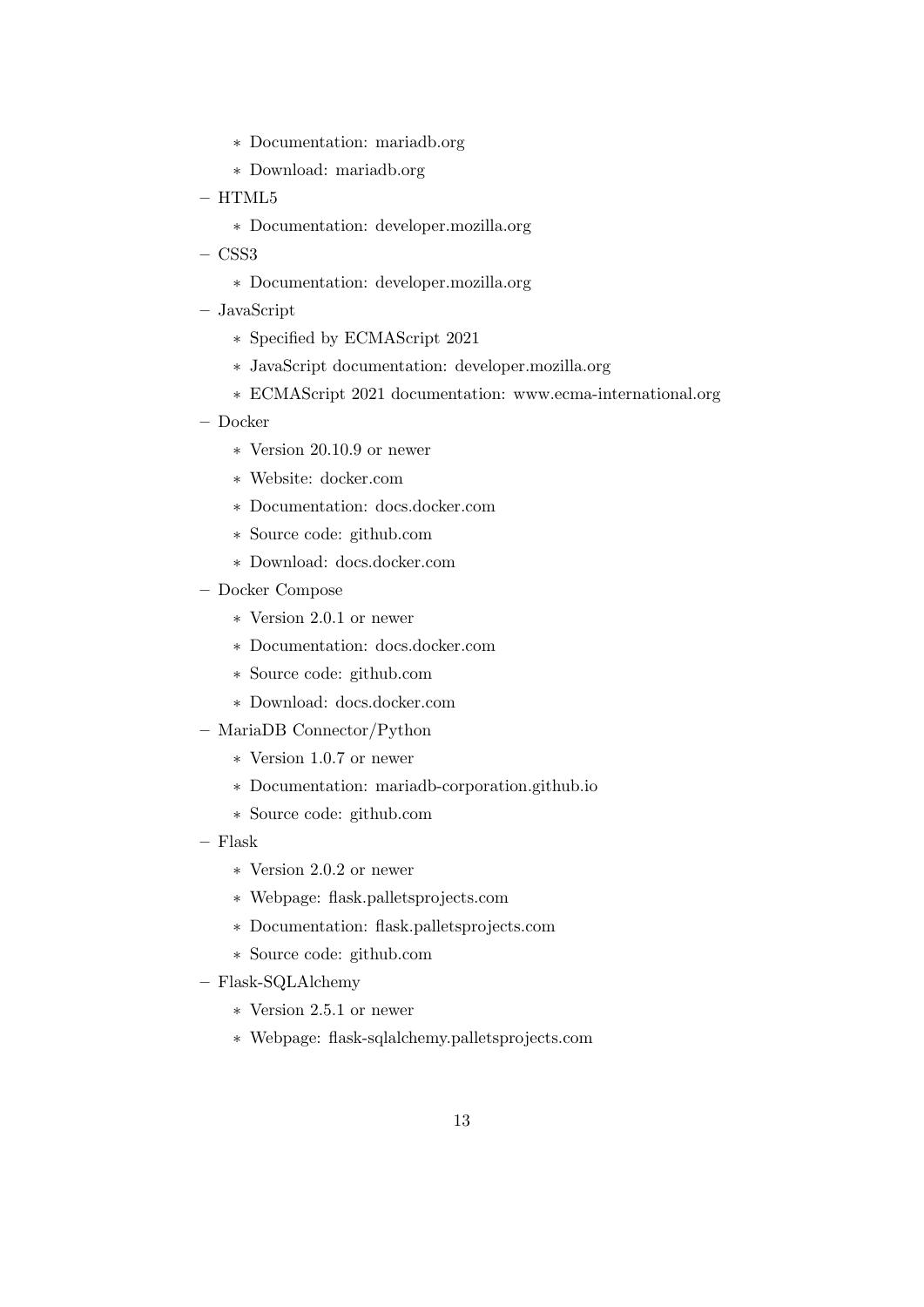- <span id="page-13-0"></span>∗ [Documentation:](#page-46-2) [flask-sqlalchemy.palletsprojects.com](https://flask-sqlalchemy.palletsprojects.com/en/2.x/api/)
- ∗ Source code: [github.com](https://github.com/pallets/flask-sqlalchemy)
- [Flask-](#page-46-12)login
	- ∗ Version 0.5.0 or newer
	- ∗ [Documentation:](#page-46-2) [flask-login.readthedocs.io](https://flask-login.readthedocs.io/en/latest/)
	- ∗ Source code: [github.com](https://github.com/maxcountryman/flask-login)
- [Flask-](#page-46-12)WTF
	- ∗ Version 0.15.1 or newer
	- ∗ [Documentation:](#page-46-2) [flask-wtf.readthedocs.io](https://flask-wtf.readthedocs.io/en/0.15.x/)
	- ∗ Source code: [github.com](https://github.com/wtforms/flask-wtf)
- python-email-validator
	- ∗ Version 1.1.3 or newer
	- ∗ Source code: [github.com](https://github.com/JoshData/python-email-validator)
- pdoc
	- ∗ Version 8.0.0 or newer
	- ∗ Webpage: [pdoc.dev](https://pdoc.dev/)
	- ∗ [Documentation:](#page-46-2) [pdoc.dev](https://pdoc.dev/docs/pdoc.html)
	- ∗ Source code: [github.com](https://github.com/mitmproxy/pdoc)
- pyyaml
	- ∗ Version 6.0 or newer
	- ∗ Webpage: [pyyaml.org](https://pyyaml.org/)
	- ∗ [Documentation:](#page-46-2) [pyyaml.org](https://pyyaml.org/wiki/PyYAMLDocumentation)
	- ∗ Source code: [github.com](https://github.com/yaml/pyyaml)
- libyaml
	- ∗ Version 0.2.5 or newer
	- ∗ Webpage: [pyyaml.org](https://pyyaml.org/wiki/LibYAML)
	- ∗ [Documentation:](#page-46-2) [libyaml.docsforge.com](https://libyaml.docsforge.com/)
	- ∗ Source code: [github.com](https://github.com/yaml/libyaml)
- [Bootstrap](#page-46-13)
	- ∗ Version 5.1 or newer
	- ∗ Webpage: [getbootstrap.com](https://getbootstrap.com/)
	- ∗ [Documentation:](#page-46-2) [getbootstrap.com](https://getbootstrap.com/docs/5.1/getting-started/introduction/)
	- ∗ Source code: [github.com](https://github.com/twbs/bootstrap)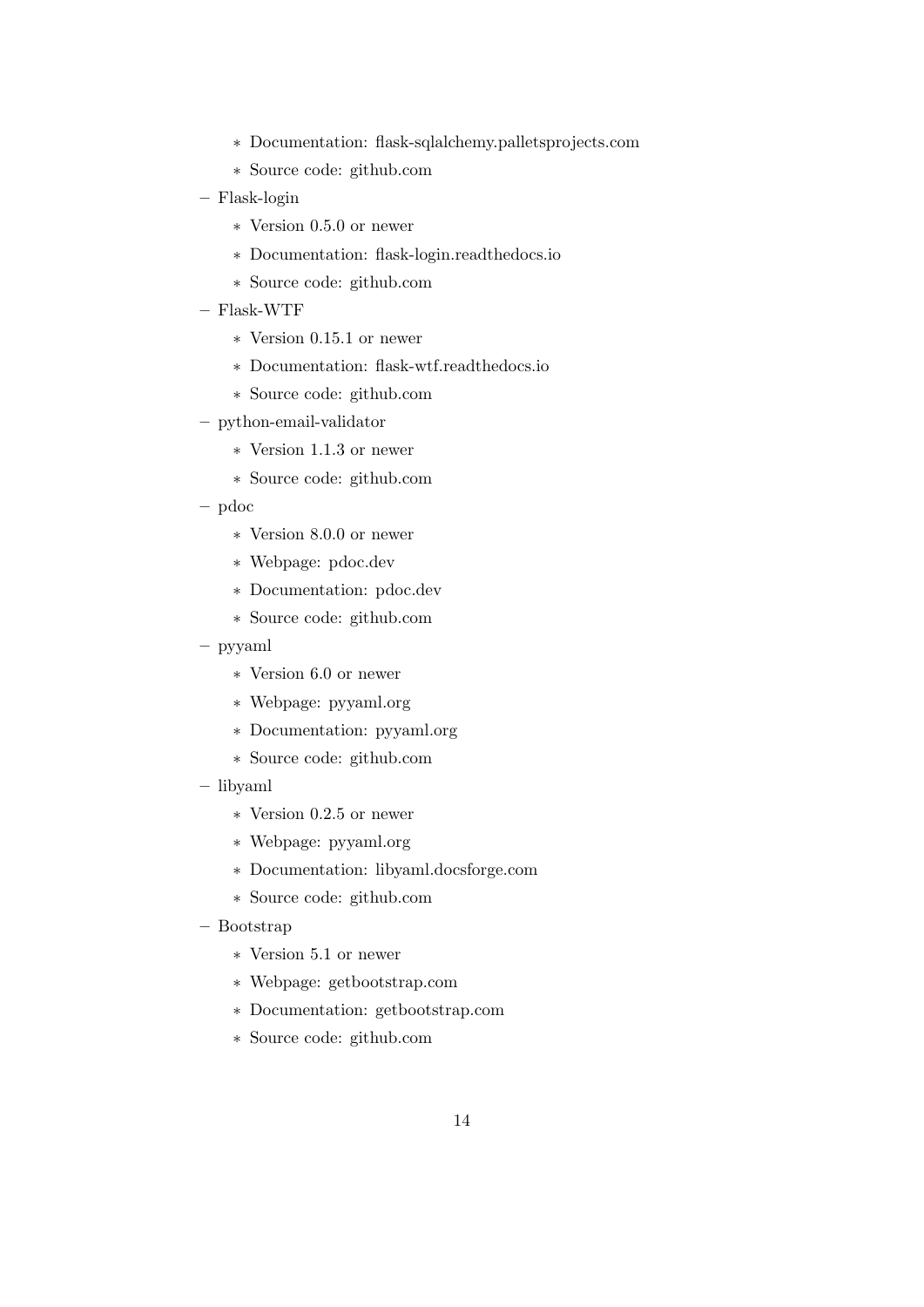- ∗ Download: [getbootstrap.com](https://getbootstrap.com/docs/5.1/getting-started/download/)
- <span id="page-14-2"></span>• [Recipe Buddy](#page-47-1) will interface with its [MariaDB](#page-46-5) database using a [RESTful API](#page-47-3) and [SQL](#page-47-4) code.
	- [RESTful API](#page-47-3) specifications: [restfulapi.net](https://restfulapi.net/)
- [Recipe Buddy](#page-47-1) should be designed to save recipe data very quickly.
	- Recipe data should be locally cached as it is entered by the user.
	- [Recipe Buddy](#page-47-1) will provide a button to save recipe data on the edit recipe page.
	- When the user decides to save a recipe, recipe data should be [serialized](#page-47-5) in no more than 0.5 seconds on a modern computer.
	- Immediately following [serialization,](#page-47-6) the recipe data should be uploaded to the database.
	- When a recipe is saved, the user should be notified. This should occur no longer than 5 seconds after the user clicks the button to save their recipe, assuming that the user has a stable connection and is using a modern computer.
- The data stored by [Recipe Buddy](#page-47-1) must abide by the following constraints:
	- Uploaded images must be stored in .jpg, .png, or .webp file formats.
	- Uploaded videos must be stored in .mp4, .mov, or .webm file formats.
	- Uploaded files must be no more than 4MB in size.

# <span id="page-14-0"></span>2.6 User Documentation

[Recipe Buddy](#page-47-1) will feature a web-based video tutorial that will help wesbite users and visitors explore [Recipe Buddy](#page-47-1) features. The [Recipe Buddy](#page-47-1) software also features a support page with multiple FAQ questions and how-to tutorials.

#### <span id="page-14-1"></span>2.7 Assumptions and Dependencies

[Recipe Buddy](#page-47-1) is designed under the following assumptions:

- Users will not try to use [Recipe Buddy](#page-47-1) on an unsupported browser.
- All specified languages and frameworks are fully up to date and working on [Recipe](#page-47-1) [Buddy'](#page-47-1)s host server.
- A server hosting [Recipe Buddy](#page-47-1) must have reliable internet connectivity, and it must have enough space to store [Recipe Buddy'](#page-47-1)s database.
- A user signing up for [Recipe Buddy](#page-47-1) will have an email with which to create their account.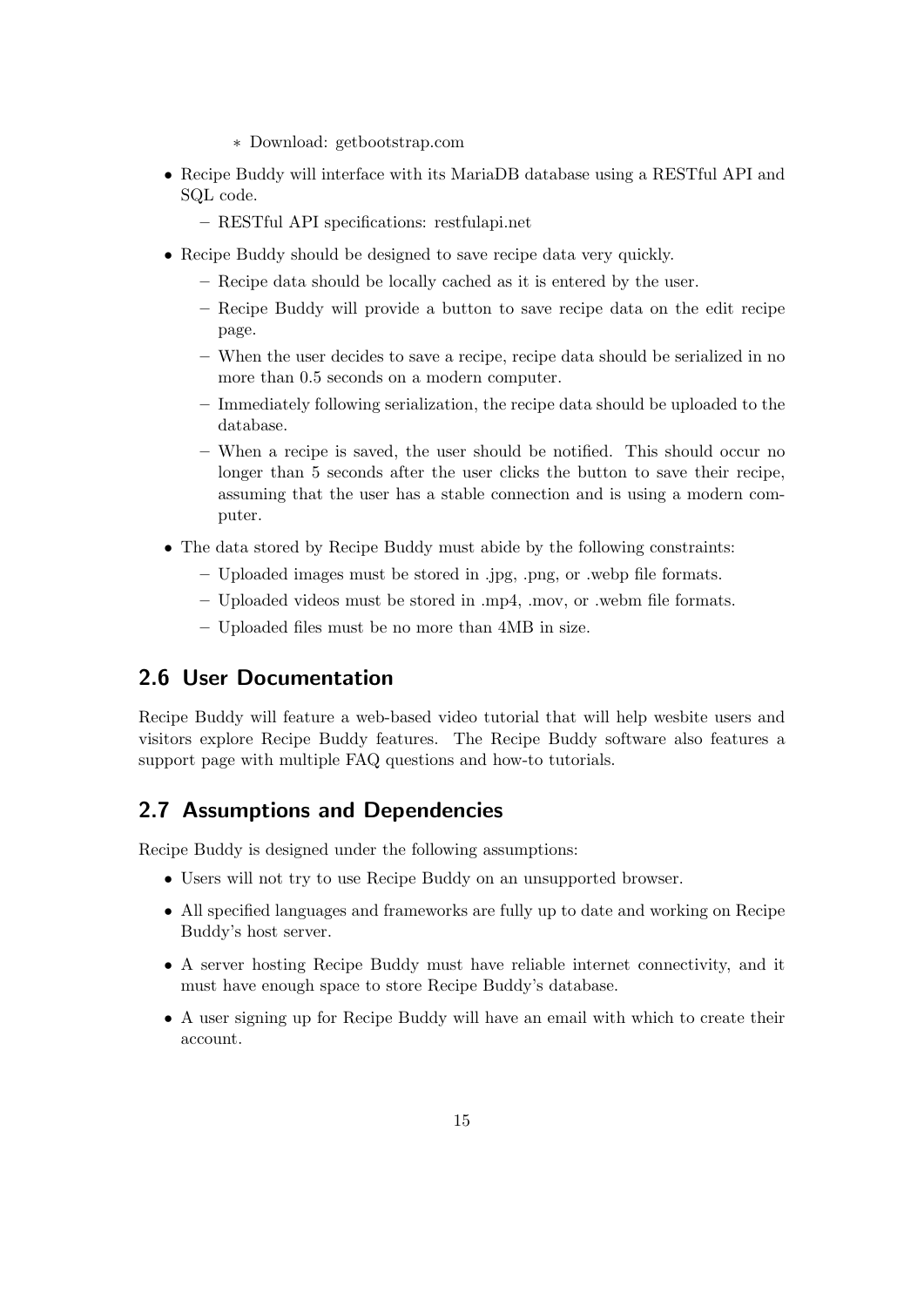# <span id="page-15-5"></span><span id="page-15-0"></span>3 External Interface Requirements

# <span id="page-15-1"></span>3.1 User Interfaces

Buttons included on every page:

- Home
- Search
- Profile
- New Recipe

# <span id="page-15-2"></span>3.2 Hardware Interfaces

The Recipe Buddy client requires a modern web browser to access.

Please refer to the web browser's minimum specifications in order to get an idea of the required hardware.

- [Google Chrome Web Browser System Requirements](https://support.google.com/chrome/a/answer/7100626?hl=en)
- Apple Safari Web Browser System Requirements
	- Apple Safari is pre-installed on all Apple Computers by default. Minimum system requirements include a modern macOS computer system.
- [Mozilla Firefox System Requirements](https://www.mozilla.org/en-US/firefox/92.0.1/system-requirements/)

# <span id="page-15-3"></span>3.3 Software Interfaces

The [Recipe Buddy](#page-47-1) client software relies on a web browser in order to properly fetch and display data within the [Recipe Buddy](#page-47-1) sytem. Web browers are not operating system restricted as they run on all major operating systems.

# <span id="page-15-4"></span>3.4 Communications Interfaces

The [Recipe Buddy](#page-47-1) client software interface runs in a web browser and communicates via the [HTTPs](#page-46-14) protocol. An internet connection of speed 2.5Mbps - 5Mbps is required to use the full features of [Recipe Buddy](#page-47-1) such as the video tutorial and embedded videos within recipes.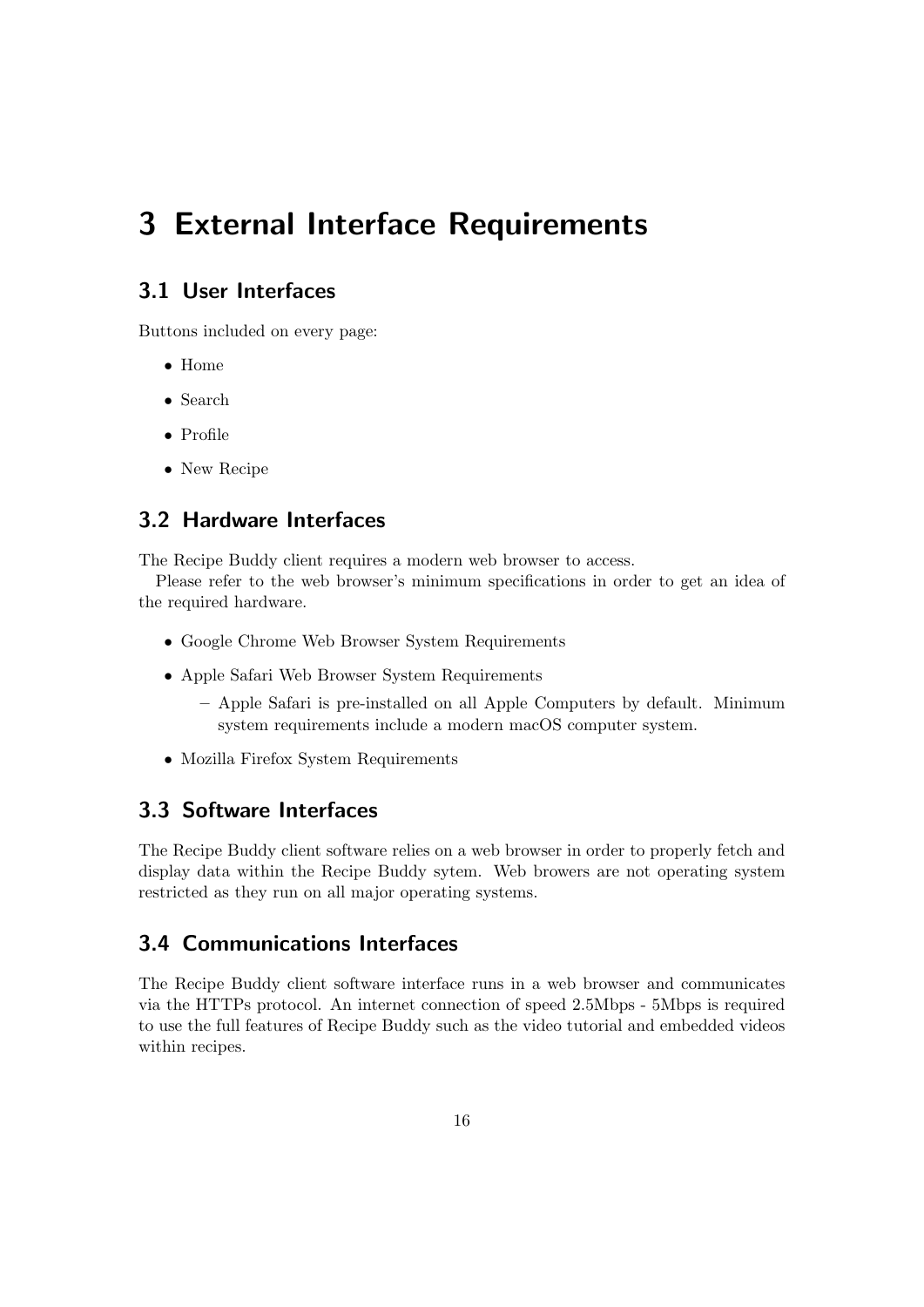# <span id="page-16-3"></span><span id="page-16-0"></span>4 System Features

# <span id="page-16-1"></span>4.1 Recipe: Recipe Creation

#### <span id="page-16-2"></span>4.1.1 Description and Priority

The recipe creation feature allows registered users to upload recipes to the [Recipe Buddy](#page-47-1) recipe database. Various attributes about the recipe such as ingredients, instrctions, videos, images, cook time, cook temperature can be set by the user.

| Critical Level  | High                                                              |
|-----------------|-------------------------------------------------------------------|
| Dependencies    | N/A                                                               |
| Estimated Time  | $1$ week - $2$ weeks                                              |
| Lead Developers | Matthew Sprague, Jeffrey Rescignano                               |
| Testing         | Client and focus group frontend testing, unit testing for backend |
| <b>Risks</b>    | None                                                              |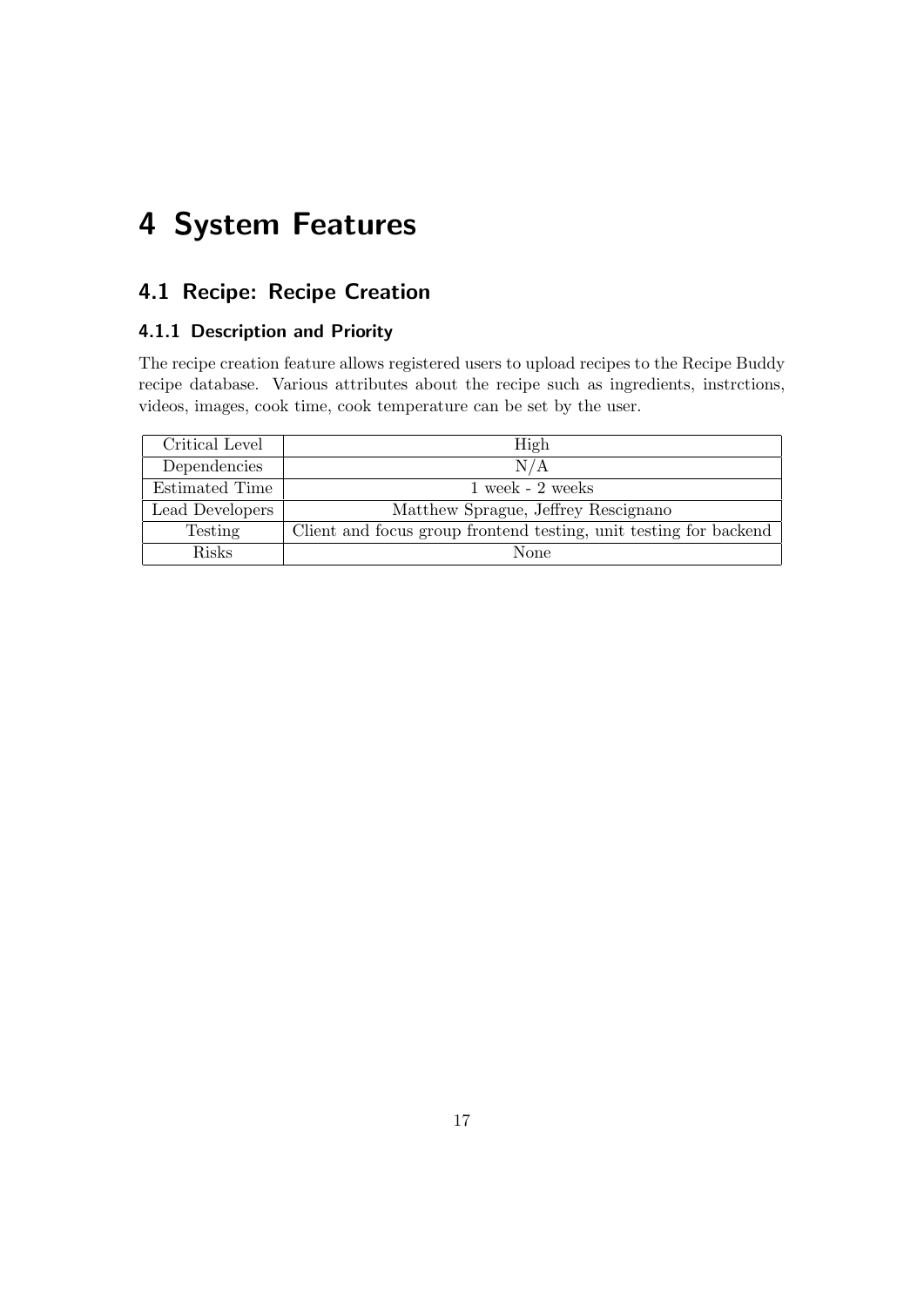# <span id="page-17-2"></span><span id="page-17-0"></span>4.1.2 Stimulus/Response Sequences



#### <span id="page-17-1"></span>4.1.3 [Functional Requirements](#page-46-0)

- REQ-1.1.1: Edit various elements of the recipe:
	- Ingredients
	- Time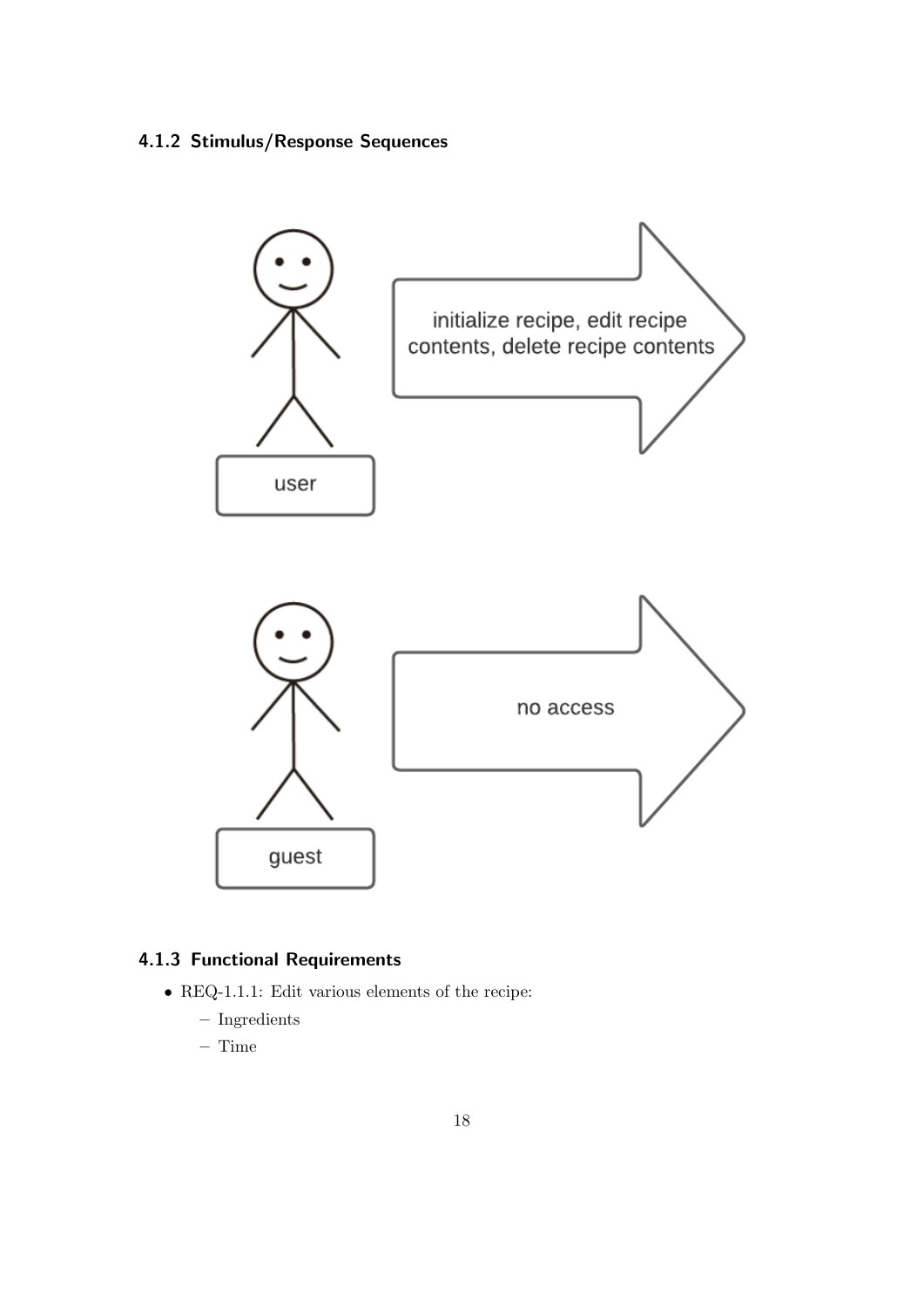- <span id="page-18-2"></span>– Temperature
- Pictures
- Videos
- Instructions
- REQ-1.1.2: Delete the selected recipe.
- REQ-1.1.3: Share the selected recipe:
	- Private sharing
	- Public sharing

# <span id="page-18-0"></span>4.2 Recipe: Recipe Pages

The recipe pages feature allows both guests and registered users to view recipe information from the [Recipe Buddy](#page-47-1) recipe database. Guests can only view public recipes, while registered users can view public recipes, their own private recipes and other private recipes shared to them by other users.

#### <span id="page-18-1"></span>4.2.1 Description and Priority

| Critical Level  | High                                                              |
|-----------------|-------------------------------------------------------------------|
| Dependencies    | Recipe Creation                                                   |
| Estimated Time  | $3 \text{ days} - 1 \text{ week}$                                 |
| Lead Developers | Matthew Sprague, Joseph Morrison, Jeffrey Rescignano              |
| Testing         | Client and focus group frontend testing, unit testing for backend |
| <b>Risks</b>    | None                                                              |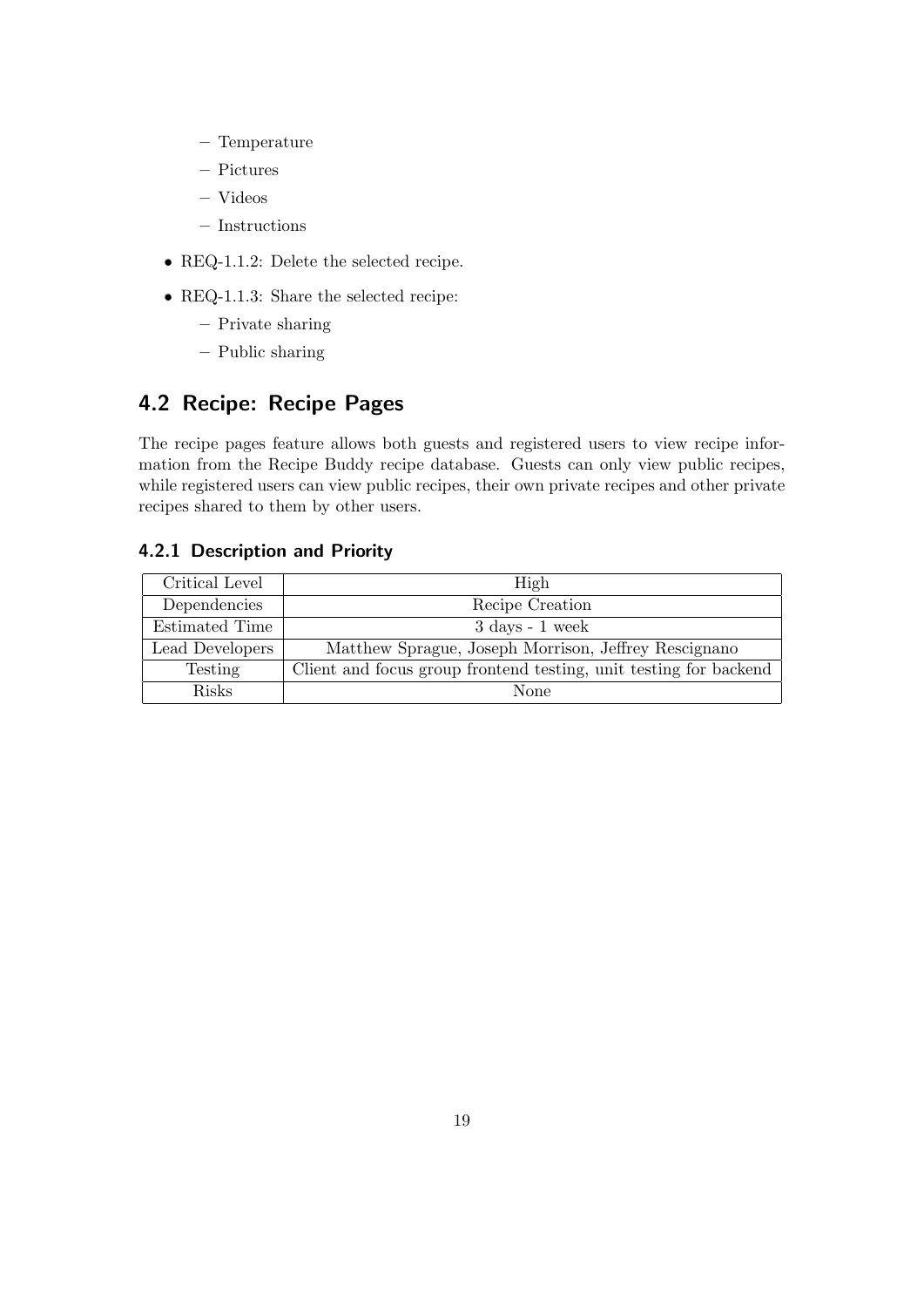# <span id="page-19-2"></span><span id="page-19-0"></span>4.2.2 Stimulus/Response Sequences



### <span id="page-19-1"></span>4.2.3 [Functional Requirements](#page-46-0)

- REQ-1.2.1: View publicly available recipes and all relevant elements.
- REQ-1.2.2: Comment on recipe pages.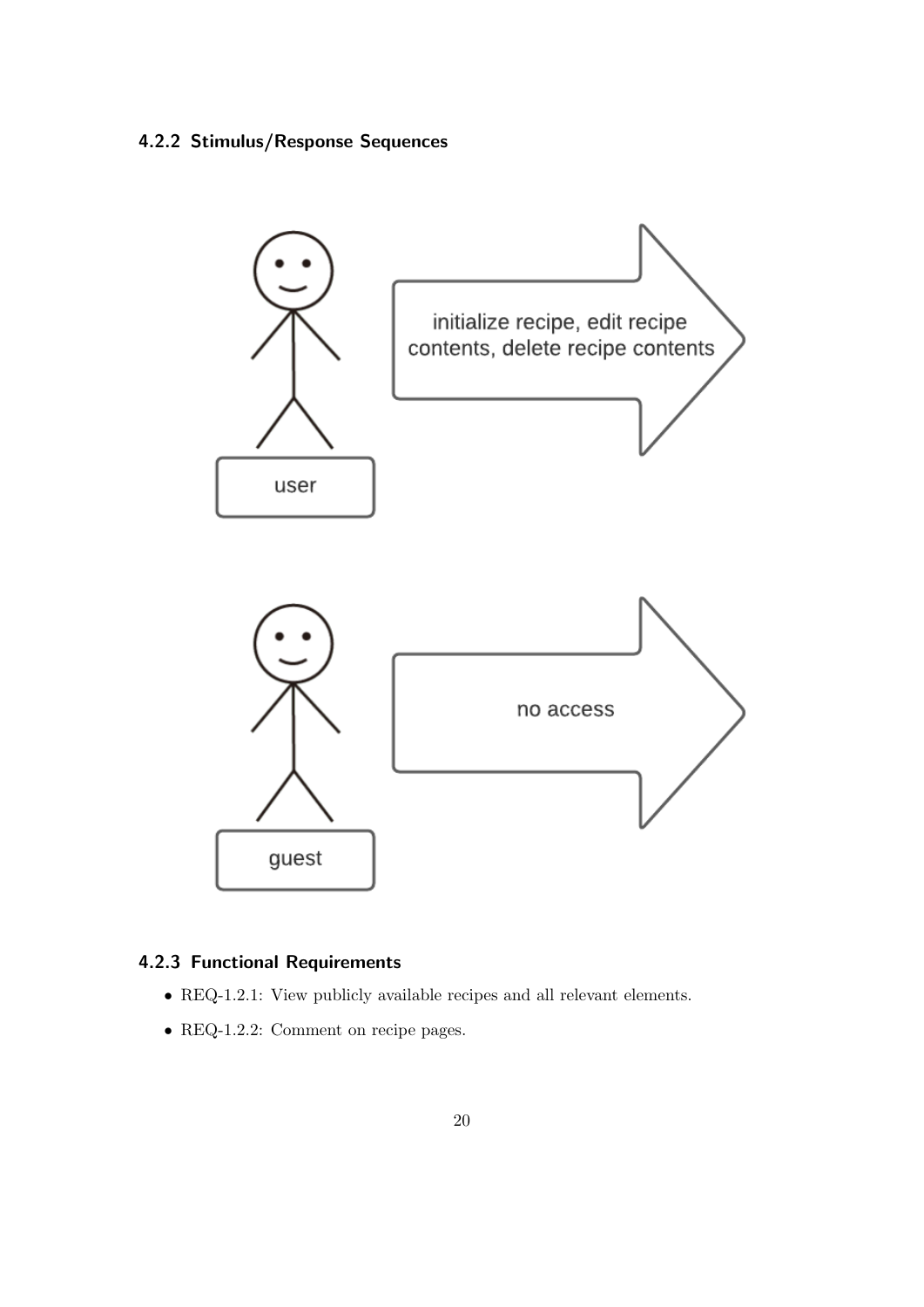- <span id="page-20-2"></span>• REQ-1.2.3: Rate the quality of recipe pages.
- $\bullet$  REQ-1.2.4: Rate comments.

# <span id="page-20-0"></span>4.3 Recipe: Timer

#### <span id="page-20-1"></span>4.3.1 Description and Priority

The timer feature allows registered users to access a timer on the recipe page that corresponds with the cook time of the recipe. For example, if a particular recipe takes 30 minutes to cook, a timer will appear near that step allowing the user to have easy access to a timer preset to 30 minutes.

| Critical Level                 | Medium                                                            |
|--------------------------------|-------------------------------------------------------------------|
| Dependencies                   | Recipe Pages                                                      |
| Estimated Time                 | $1 \mathrm{day} - 3 \mathrm{days}$                                |
| Lead Developer Jeff Rescignano |                                                                   |
| Testing                        | Client and focus group frontend testing, unit testing for backend |
| <b>Risks</b>                   | None                                                              |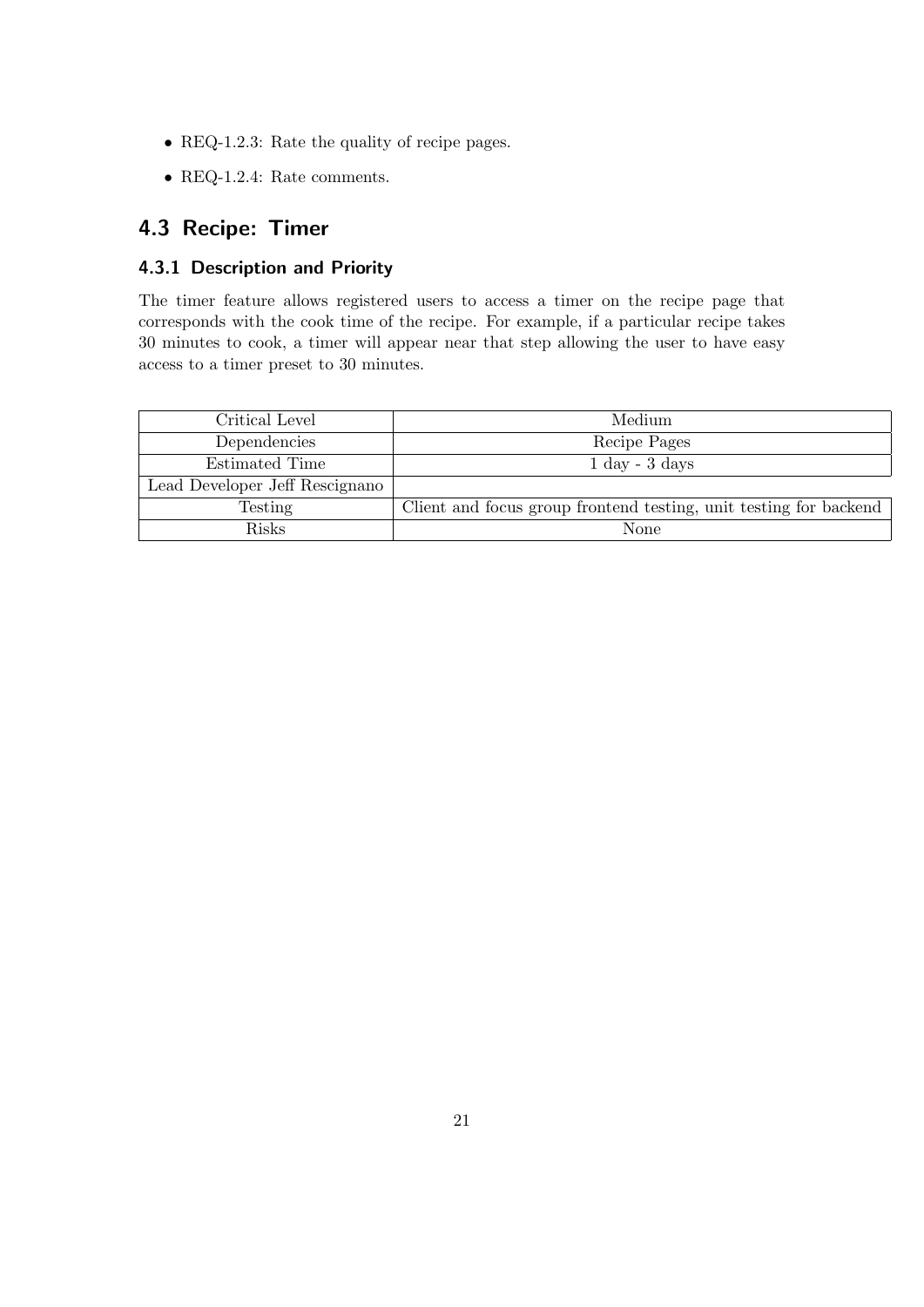# <span id="page-21-2"></span><span id="page-21-0"></span>4.3.2 Stimulus/Response Sequences



#### <span id="page-21-1"></span>4.3.3 [Functional Requirements](#page-46-0)

- REQ-1.3.1: For segments of the recipe that require timed steps.
- REQ-1.3.2: Can start, stop, and reset timer at any time.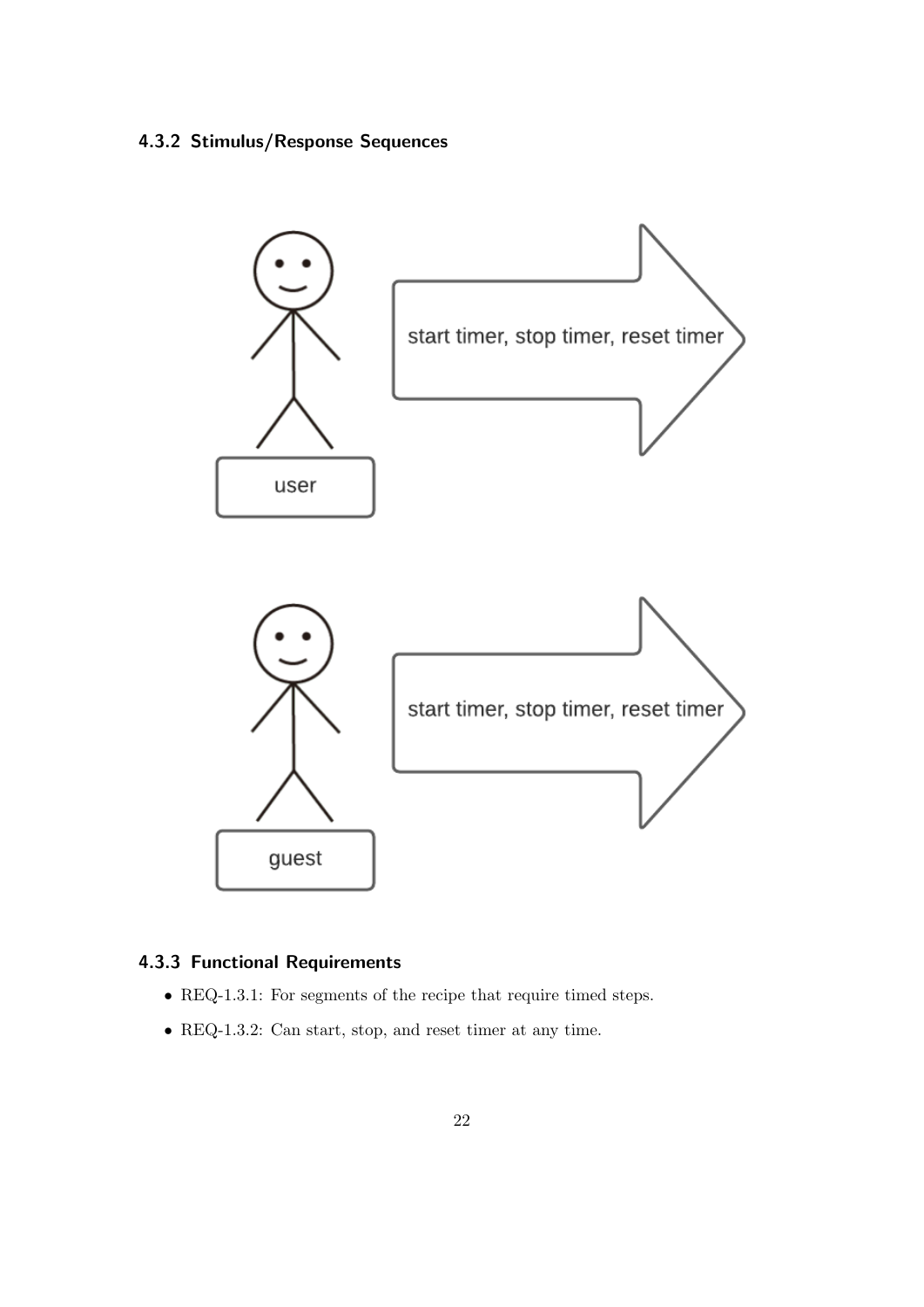# <span id="page-22-2"></span><span id="page-22-0"></span>4.4 Recipe: Recipe Difficulty

The recipe difficulty feature allows recipe creators to set the difficulty of a recipe they are creating.

#### <span id="page-22-1"></span>4.4.1 Description and Priority

| Critical Level  | Medium                                                            |
|-----------------|-------------------------------------------------------------------|
| Dependencies    | Recipe Pages                                                      |
| Estimated Time  | $1 \mathrm{day} - 3 \mathrm{days}$                                |
| Lead Developers | Matthew Sprague, Jeff Rescignano                                  |
| Testing         | Client and focus group frontend testing, unit testing for backend |
| <b>Risks</b>    | None                                                              |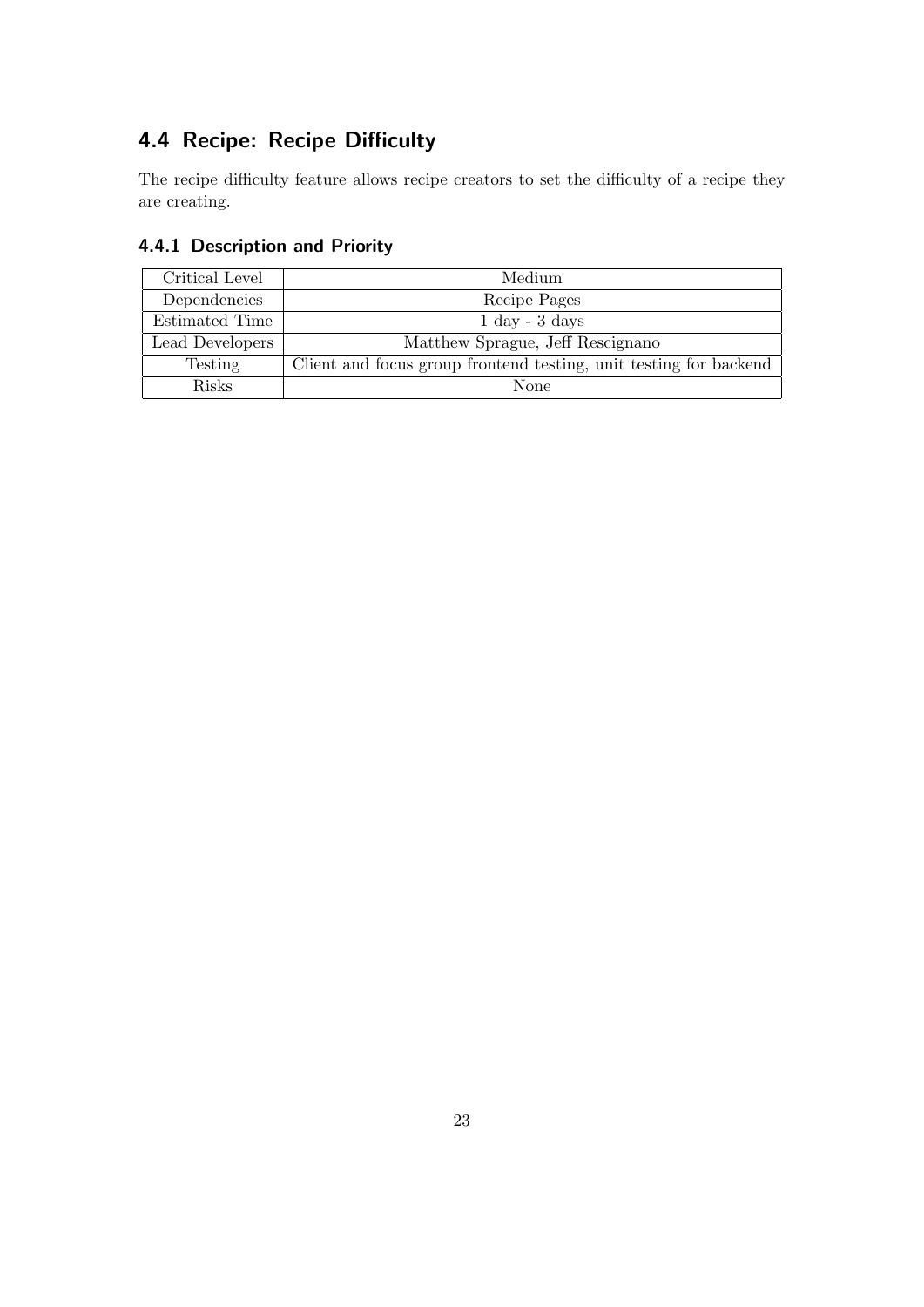# <span id="page-23-2"></span><span id="page-23-0"></span>4.4.2 Stimulus/Response Sequences



#### <span id="page-23-1"></span>4.4.3 [Functional Requirements](#page-46-0)

- REQ-1.4.1: Users have the ability to set the difficulty of the recipes that they create:
	- Easy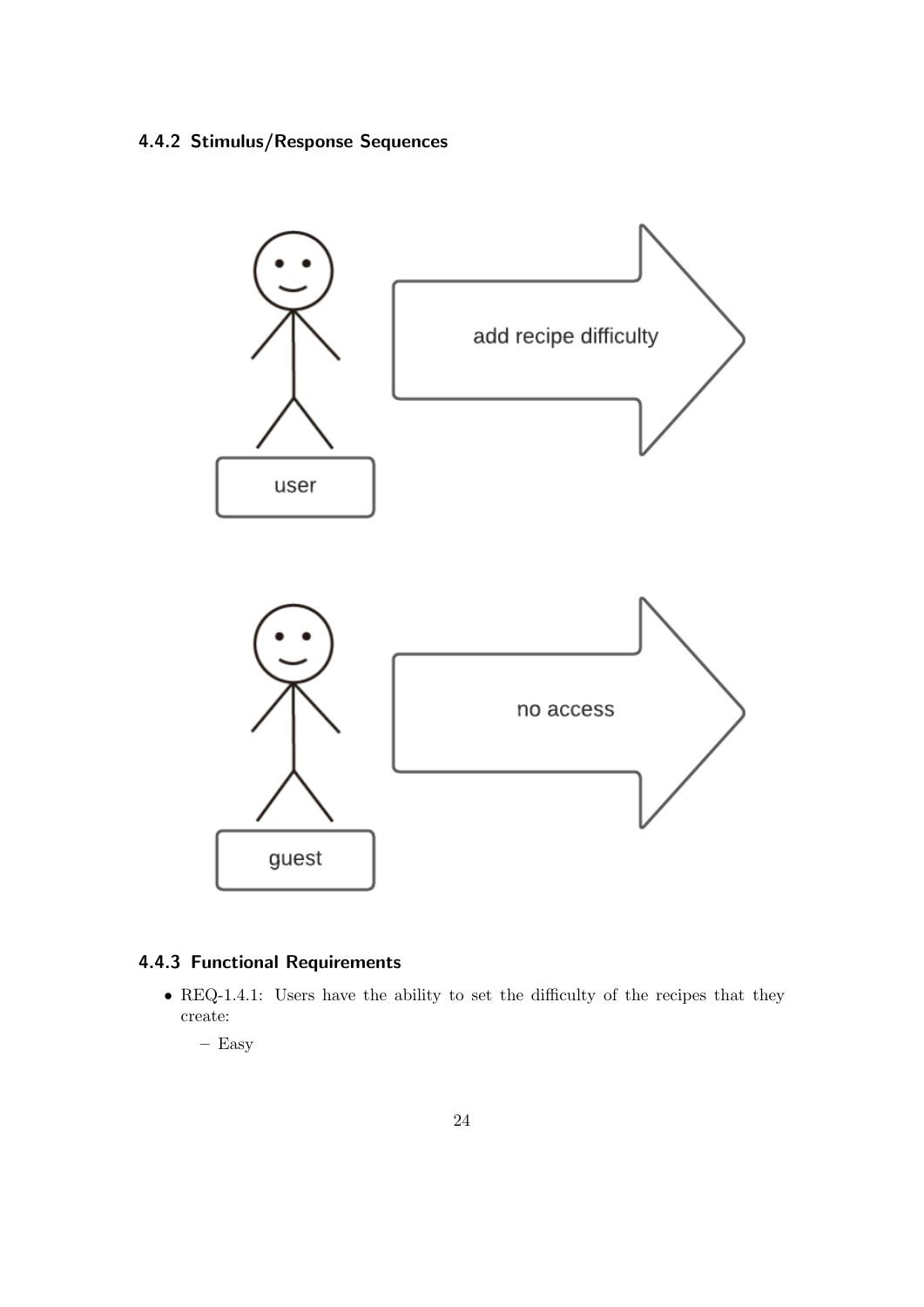- <span id="page-24-2"></span>– Intermediate
- Expert

# <span id="page-24-0"></span>4.5 Recipe: Recipe Rating

#### <span id="page-24-1"></span>4.5.1 Description and Priority

The recipe rating feature allows registered users to rate the quality of a recipe on a scale from 1 - 5 stars, where 1 is low quality and 5 is high quality.

| Critical Level | $_{\text{LOW}}$                                                   |
|----------------|-------------------------------------------------------------------|
| Dependencies   | Recipe Pages                                                      |
| Estimated Time | 1 day                                                             |
| Lead Developer | Matt Spargue                                                      |
| Testing        | Client and focus group frontend testing, unit testing for backend |
| <b>Risks</b>   | None                                                              |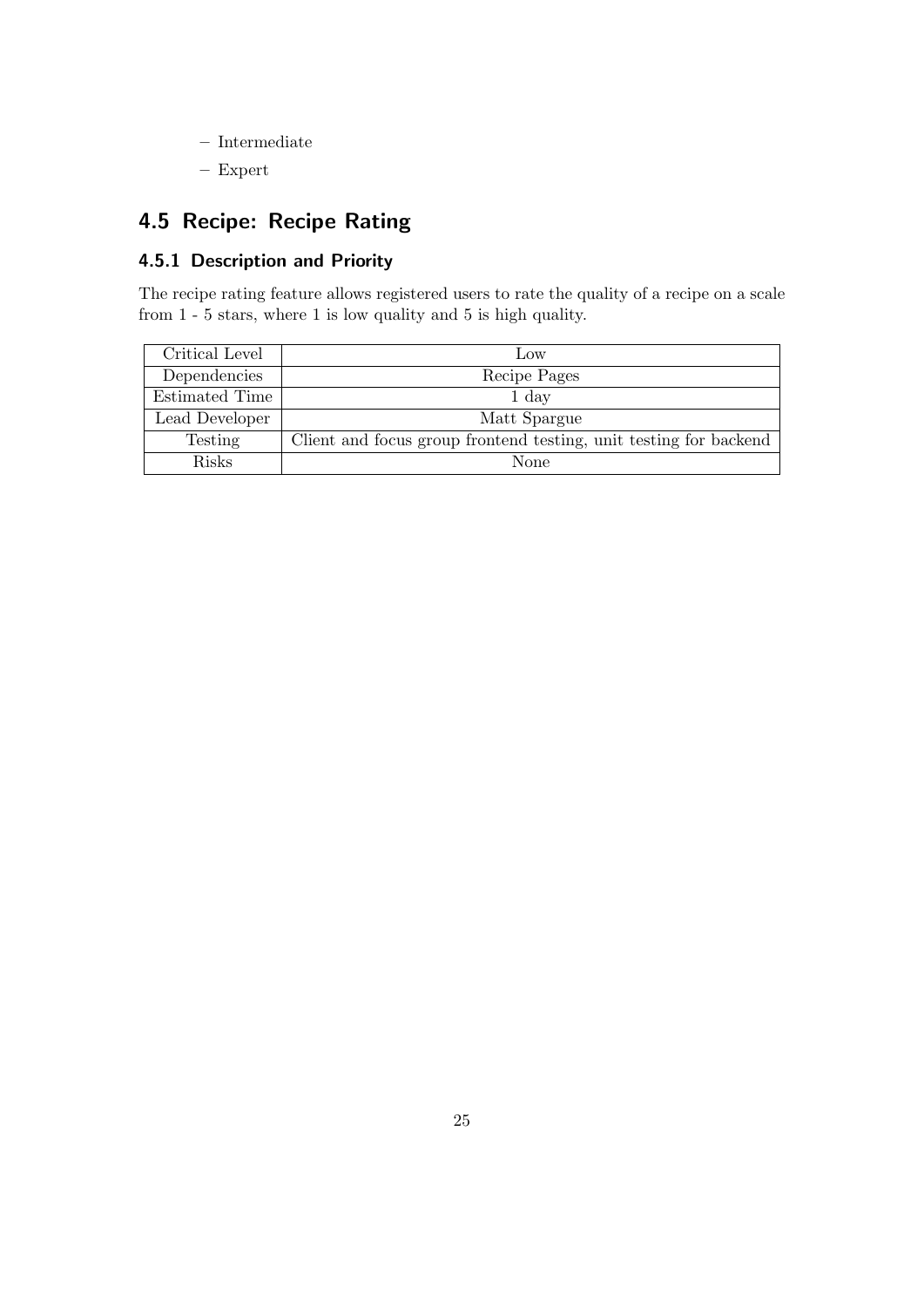#### <span id="page-25-2"></span><span id="page-25-0"></span>4.5.2 Stimulus/Response Sequences



### <span id="page-25-1"></span>4.5.3 [Functional Requirements](#page-46-0)

• REQ-1.5.1: Rate the quality of a recipe. Recipes are rated out of 5 stars, with 1 stars indicating the lowest quality and 5 stars indicating the highest quality.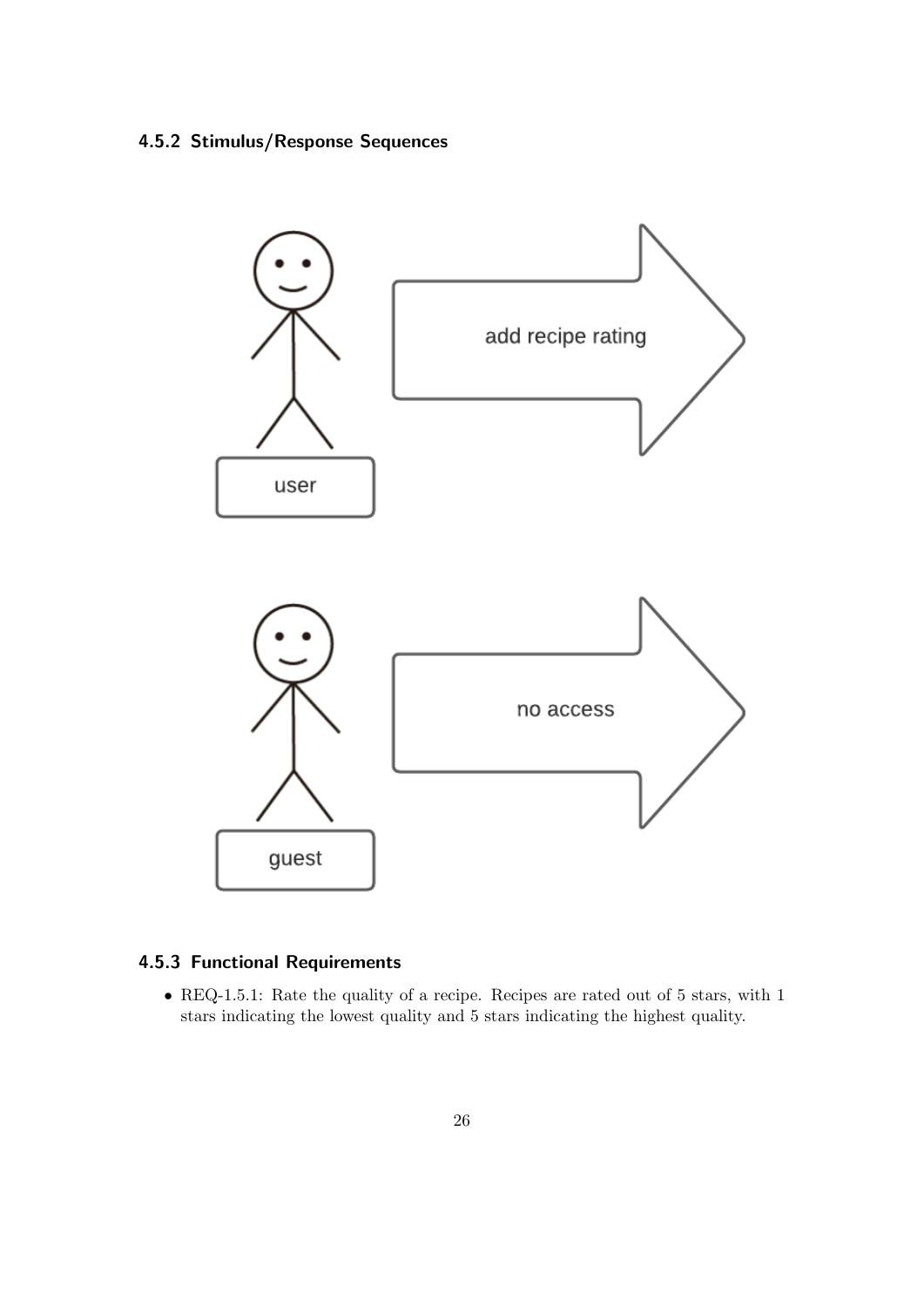# <span id="page-26-2"></span><span id="page-26-0"></span>4.6 Recipe: Commenting

#### <span id="page-26-1"></span>4.6.1 Description and Priority

The commenting feature allows registered users to leave a comment on a particular recipe up to 300 characters. Users can also mark their comment as a suggestion, where it will notify the recipe creator that a user has suggested a change in their recipe. Recipe comments will be publicly viewable while suggestions are private between the two users.

| Critical Level | Medium                                                            |
|----------------|-------------------------------------------------------------------|
| Dependencies   | Recipe Pages                                                      |
| Estimated Time | $1 \mathrm{day} - 3 \mathrm{days}$                                |
| Lead Developer | Matthew Sprague, Jeff Rescignano                                  |
| Testing        | Client and focus group frontend testing, unit testing for backend |
| <b>Risks</b>   | SQL injection, XSS injection                                      |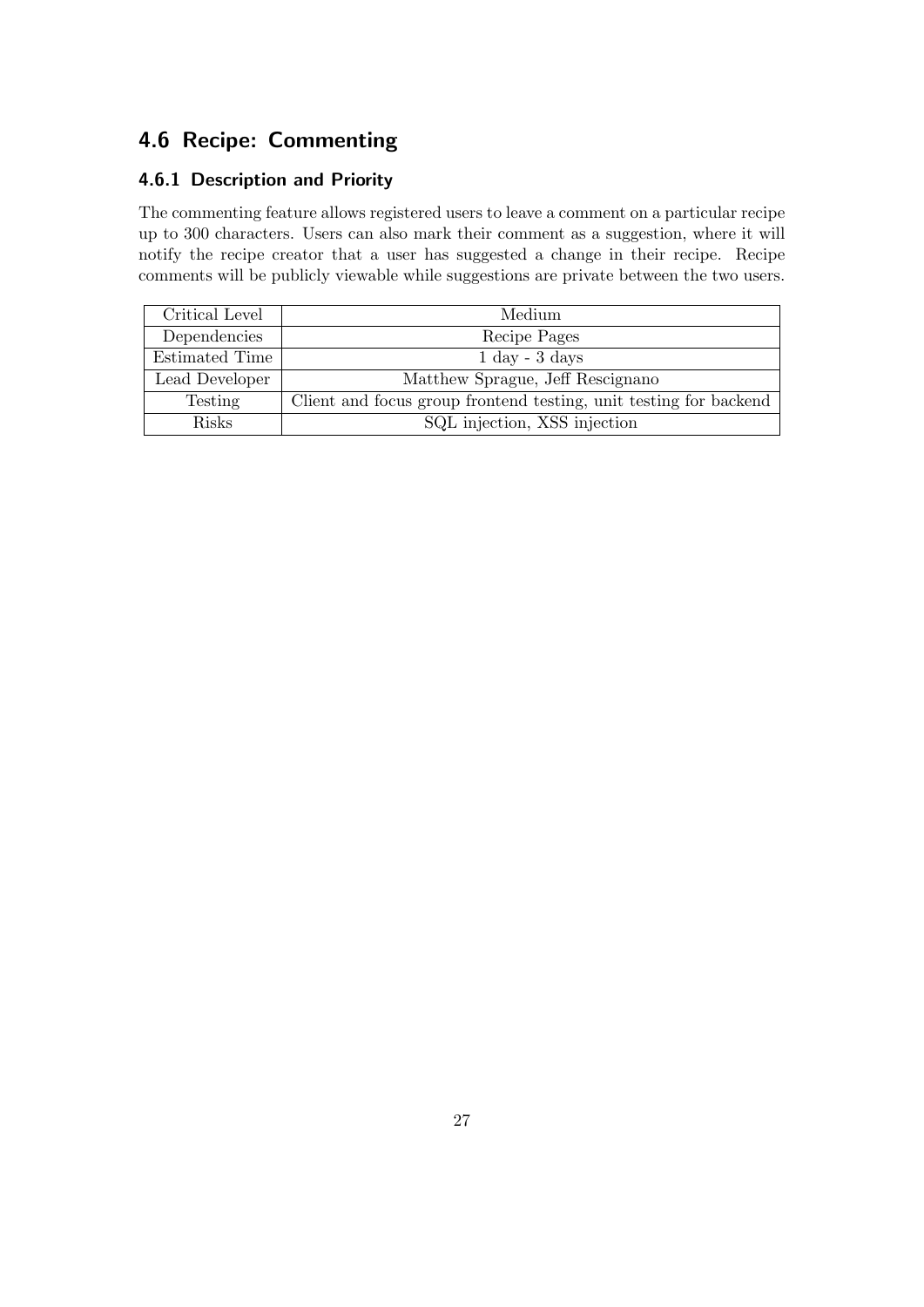# <span id="page-27-2"></span><span id="page-27-0"></span>4.6.2 Stimulus/Response Sequences



### <span id="page-27-1"></span>4.6.3 [Functional Requirements](#page-46-0)

- REQ-1.6.1: Comment on public recipes under a 300 character limit.
- REQ-1.6.2: Comments can be marked as a suggestion by the user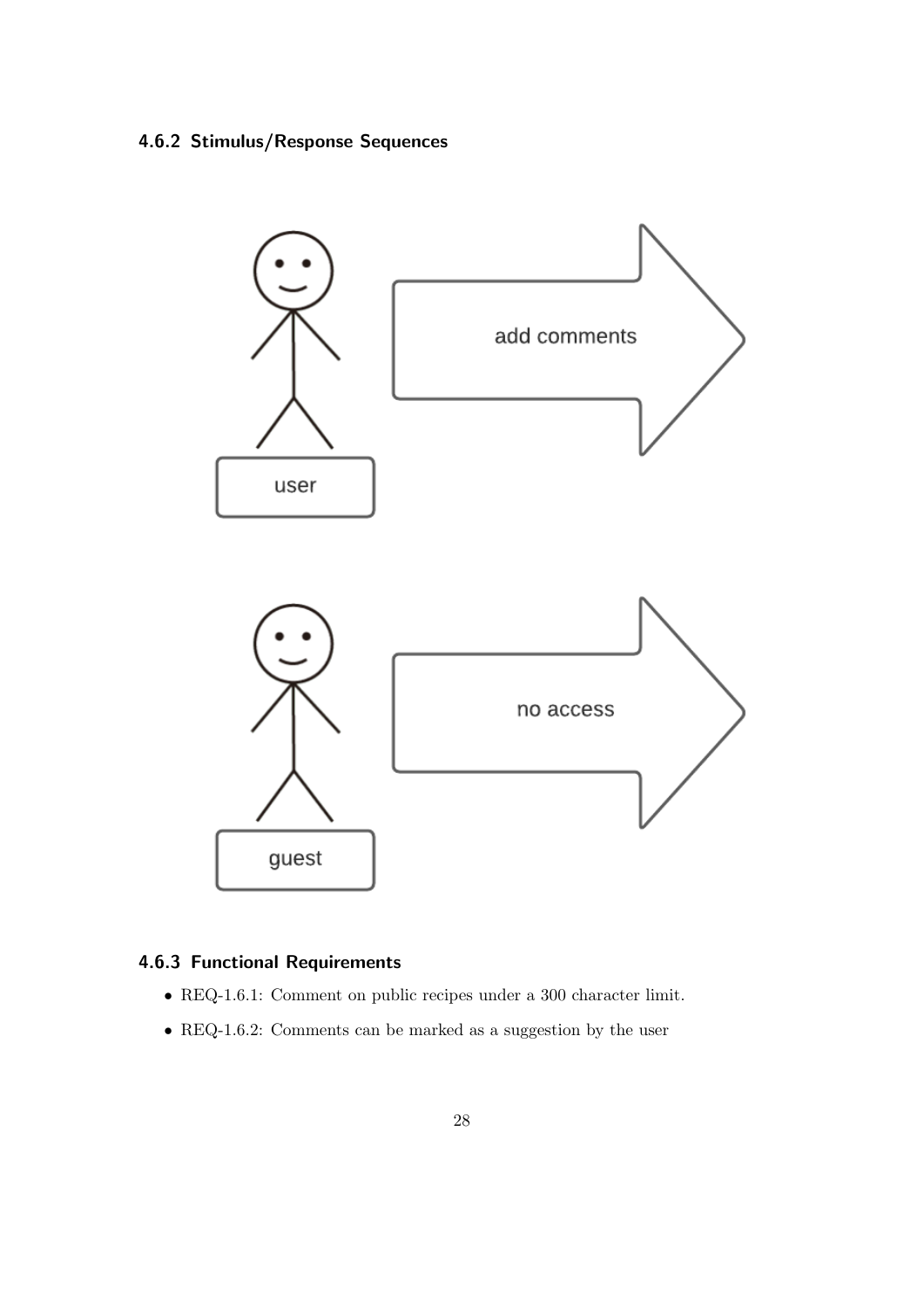<span id="page-28-2"></span>– Prompts the owner of the recipe a notification of the suggestion.

# <span id="page-28-0"></span>4.7 Recipe: Comment Rating

#### <span id="page-28-1"></span>4.7.1 Description and Priority

The comment rating feature offers some moderation to comments left by other users. Users can like and dislike comments marking their content as helpful or not helpful.

| Critical Level | LOW                                                               |
|----------------|-------------------------------------------------------------------|
| Dependencies   | Recipe Pages                                                      |
| Estimated Time | 1 day                                                             |
| Lead Developer | $J$ eff.                                                          |
| Testing        | Client and focus group frontend testing, unit testing for backend |
| Risks          | None                                                              |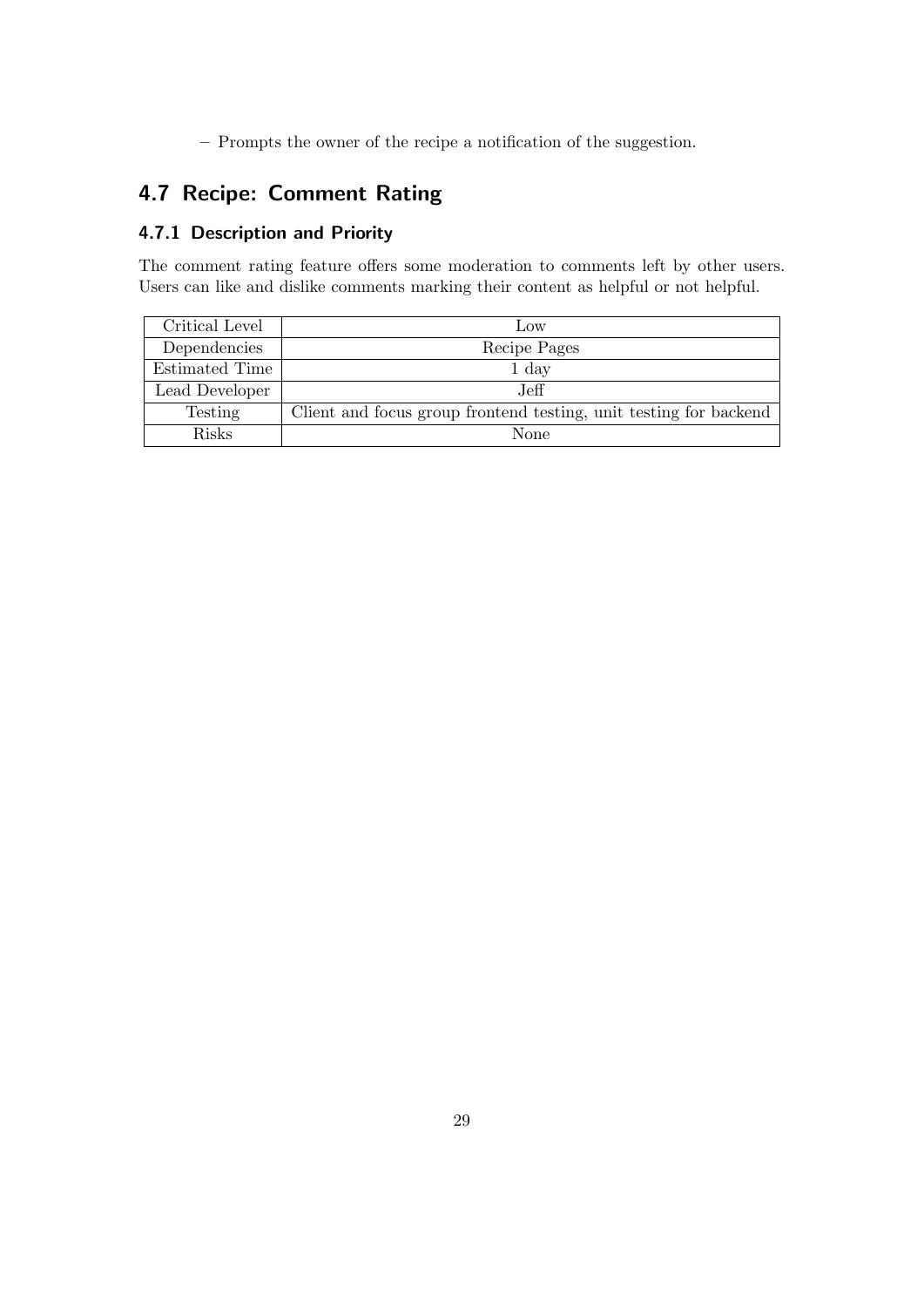# <span id="page-29-2"></span><span id="page-29-0"></span>4.7.2 Stimulus/Response Sequences



### <span id="page-29-1"></span>4.7.3 [Functional Requirements](#page-46-0)

• REQ-1.7.1: Upvote or downvote the public comments of users to indicate the quality of the comment.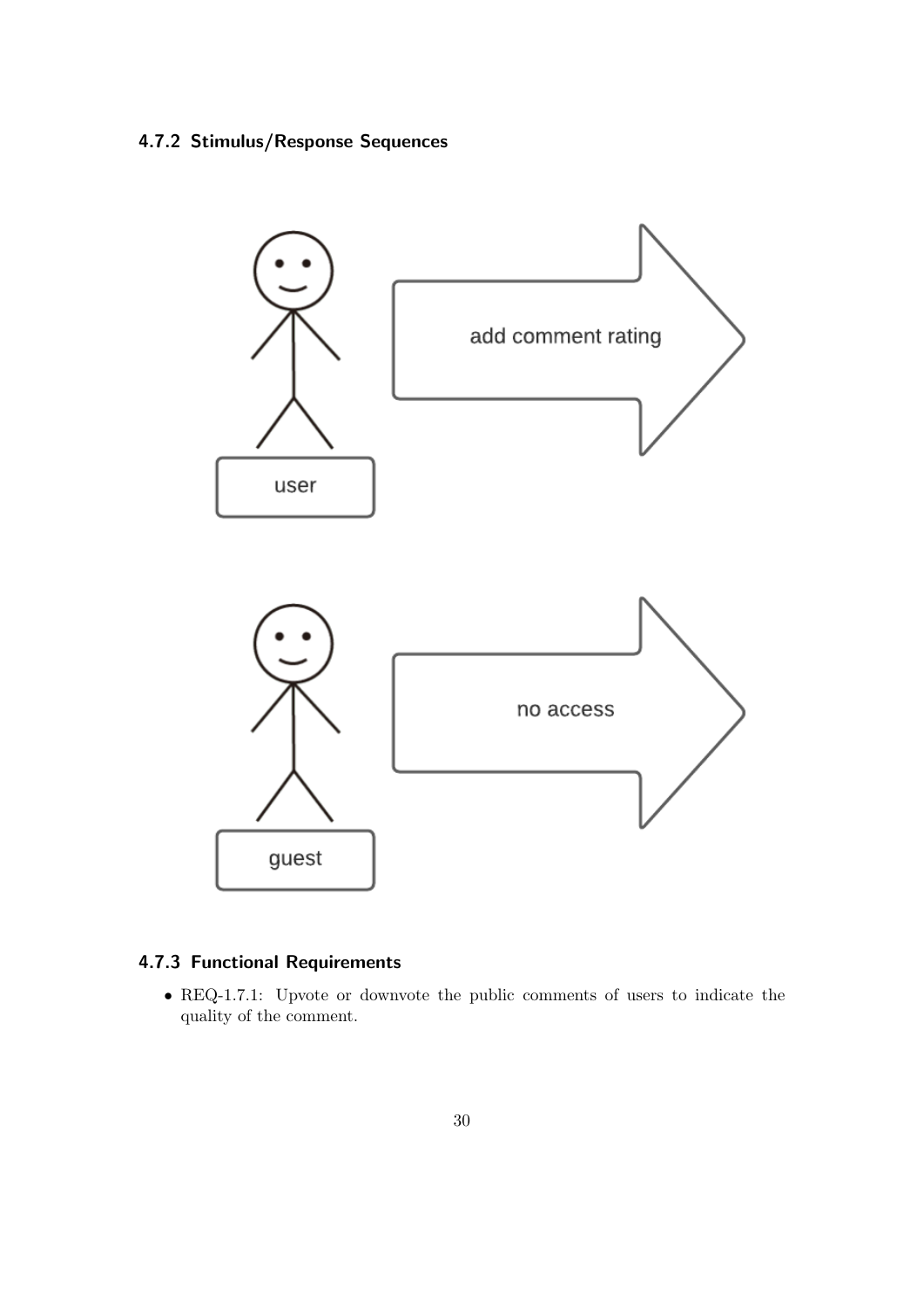# <span id="page-30-2"></span><span id="page-30-0"></span>4.8 Profile: Profile

# <span id="page-30-1"></span>4.8.1 Description and Priority

The profile feature allows guests and users to view the profile of a particular user. Information shown includes a name, profile picture and favorite recipe. Registered users can view their own profile and make modifications to the profile, pantry, tools and dietary restrictions.

| Critical Level        | High                                                              |
|-----------------------|-------------------------------------------------------------------|
| Dependencies          | Pantry, Tools, Recipe Creation, Recipe Page                       |
| <b>Estimated Time</b> | 1 week                                                            |
| Lead Developers       | Joseph Morrison                                                   |
| Testing               | Client and focus group frontend testing, unit testing for backend |
| <b>Risks</b>          | None                                                              |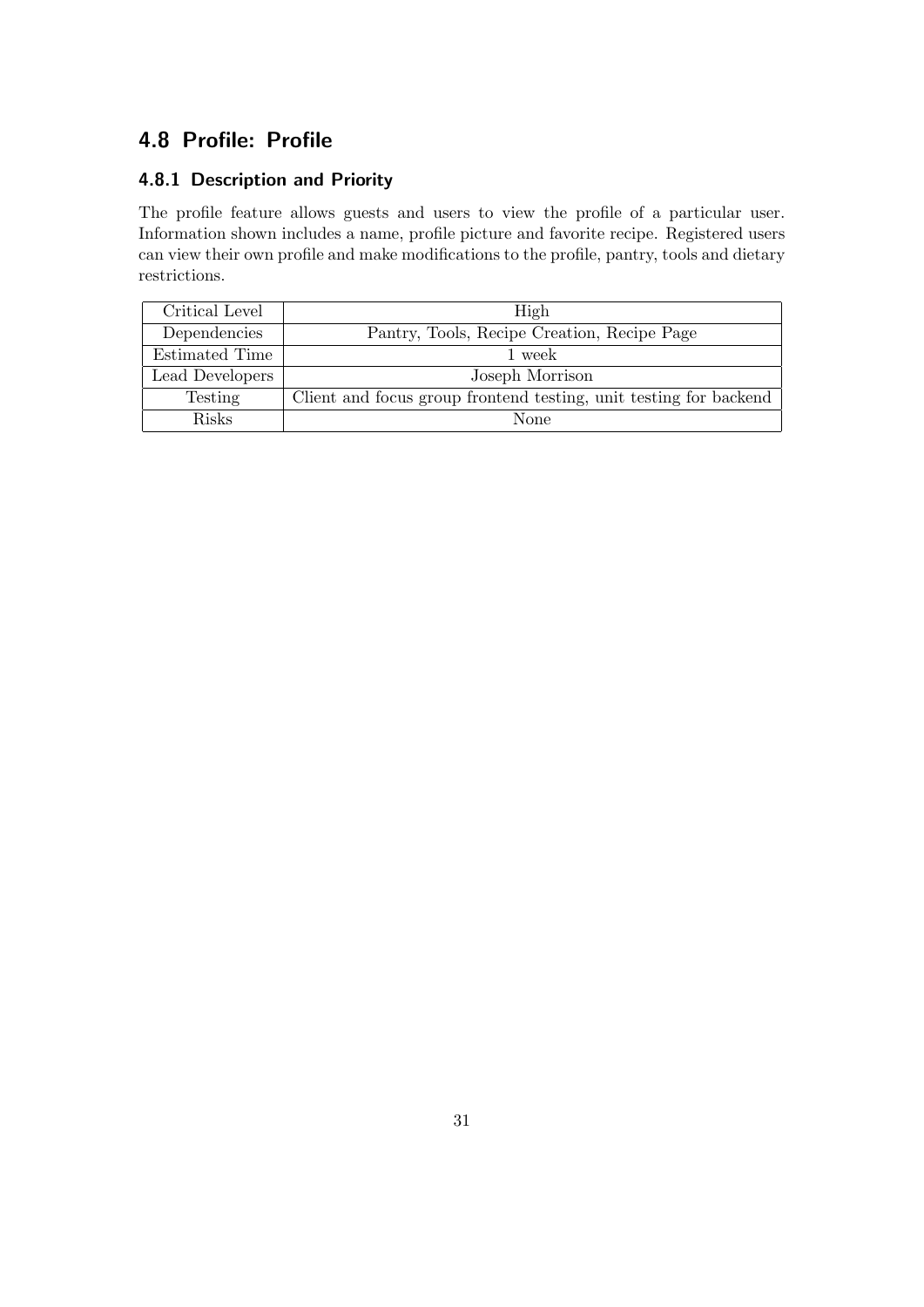# <span id="page-31-2"></span><span id="page-31-0"></span>4.8.2 Stimulus/Response Sequences



#### <span id="page-31-1"></span>4.8.3 [Functional Requirements](#page-46-0)

- REQ-2.1.1: Edit user profile pictures, dietary information, pantry, tools.
- REQ-2.1.2: View past recipes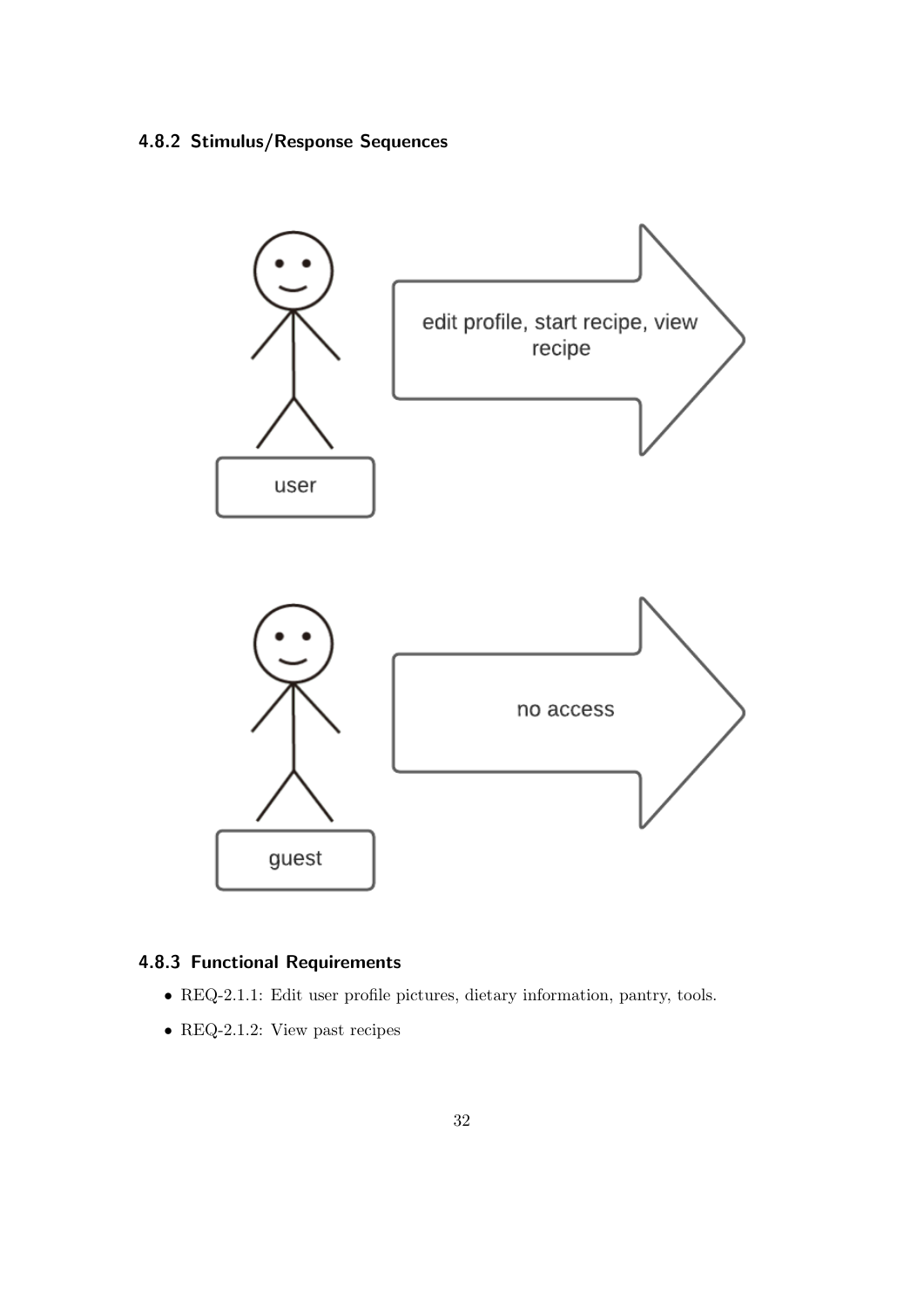- <span id="page-32-2"></span> $\bullet$  REQ-2.1.3: Start new recipes.
- REQ-2.1.4: View the profiles of other users and see usernames and created recipes.

# <span id="page-32-0"></span>4.9 Profile: Pantry

#### <span id="page-32-1"></span>4.9.1 Description and Priority

The pantry feature allows registered users to keep a detailed list of ingredients they already own in their pantry, cupboard, refrigerator or freezer. Registered users can later use this data in the future to filter and sort by recipes containing ingredients they already own.

| Critical Level  | Medium                                                            |
|-----------------|-------------------------------------------------------------------|
| Dependencies    | N/A                                                               |
| Estimated Time  | $1 \mathrm{day} - 3 \mathrm{days}$                                |
| Lead Developers | Matthew Sprague                                                   |
| <b>Testing</b>  | Client and focus group frontend testing, unit testing for backend |
| Risks           | None                                                              |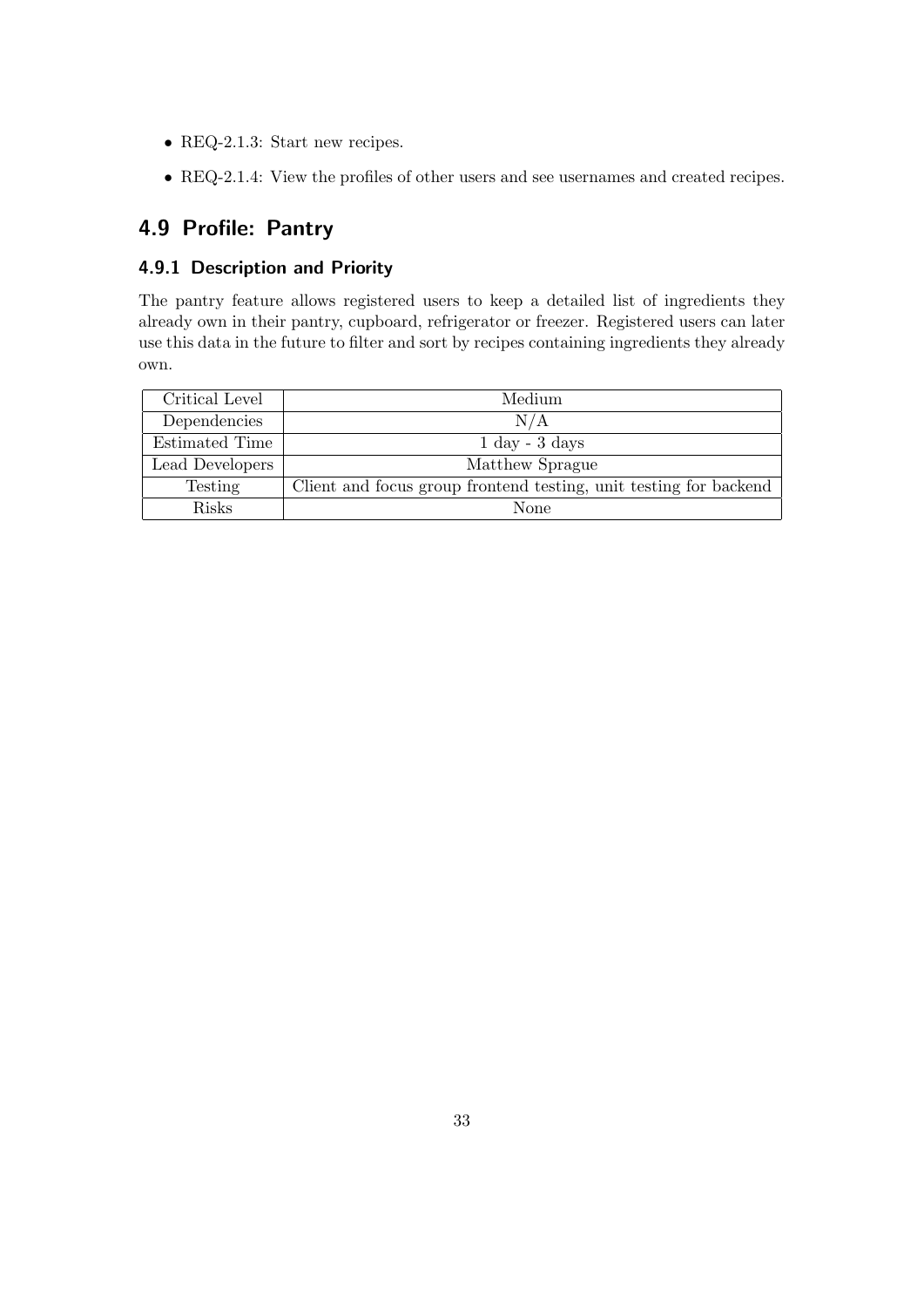# <span id="page-33-2"></span><span id="page-33-0"></span>4.9.2 Stimulus/Response Sequences



#### <span id="page-33-1"></span>4.9.3 [Functional Requirements](#page-46-0)

- REQ-2.2.1: Add and remove owned ingredients within their profile.
- REQ-2.2.2: Pantry details are private to the user.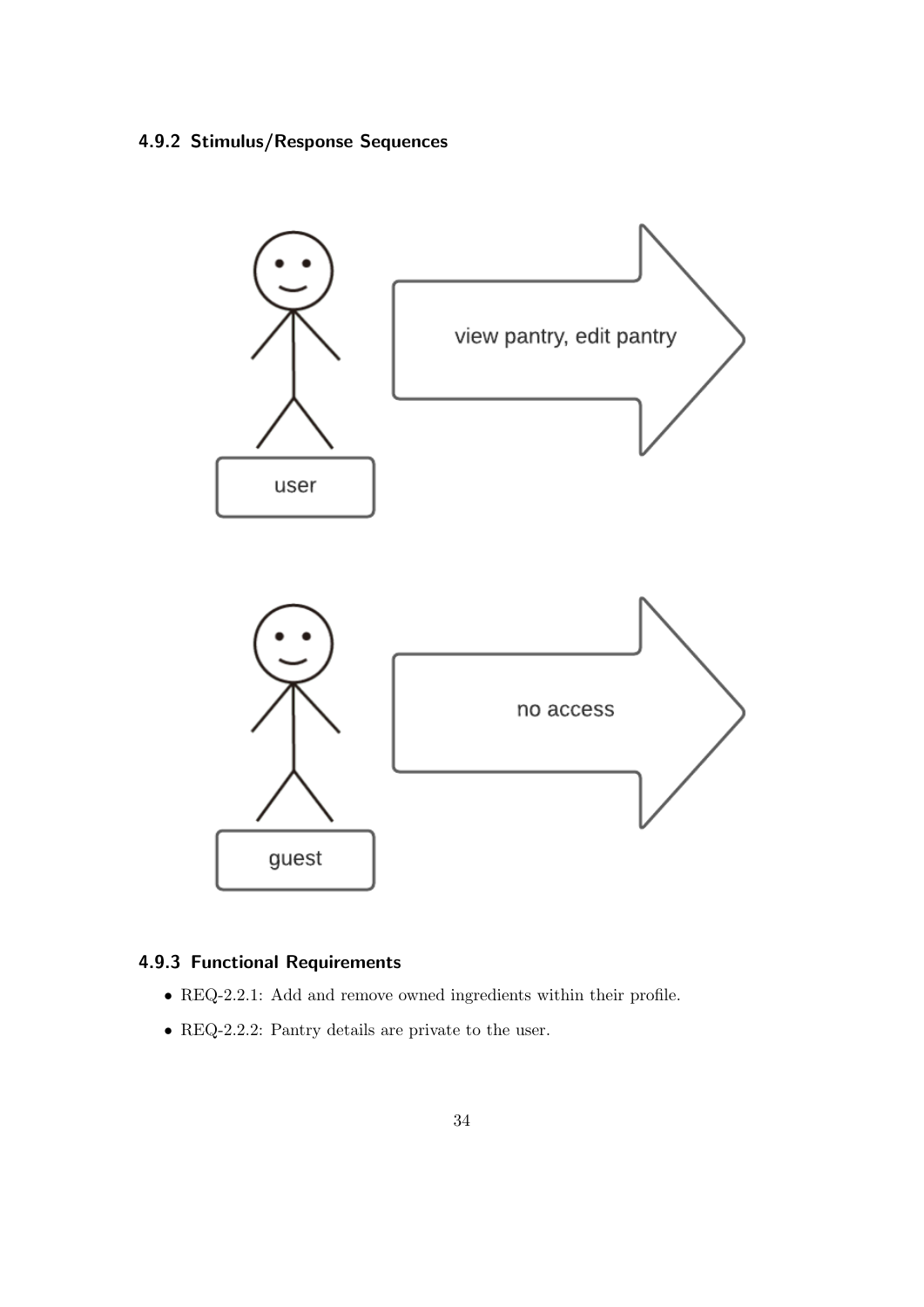# <span id="page-34-2"></span><span id="page-34-0"></span>4.10 Profile: Tools

# <span id="page-34-1"></span>4.10.1 Description and Priority

The tools feature allows registered users to keep a detailed list of tools and appliances they own. Registered users can later use this data in the future to filter and sort by recipes containing tools and appliances they already own.

| Critical Level  | Medium                                                            |
|-----------------|-------------------------------------------------------------------|
| Dependencies    | N/A                                                               |
| Estimated Time  | $1 \mathrm{day} - 3 \mathrm{days}$                                |
| Lead Developers | Matthew Sprague                                                   |
| Testing         | Client and focus group frontend testing, unit testing for backend |
| <b>Risks</b>    | None                                                              |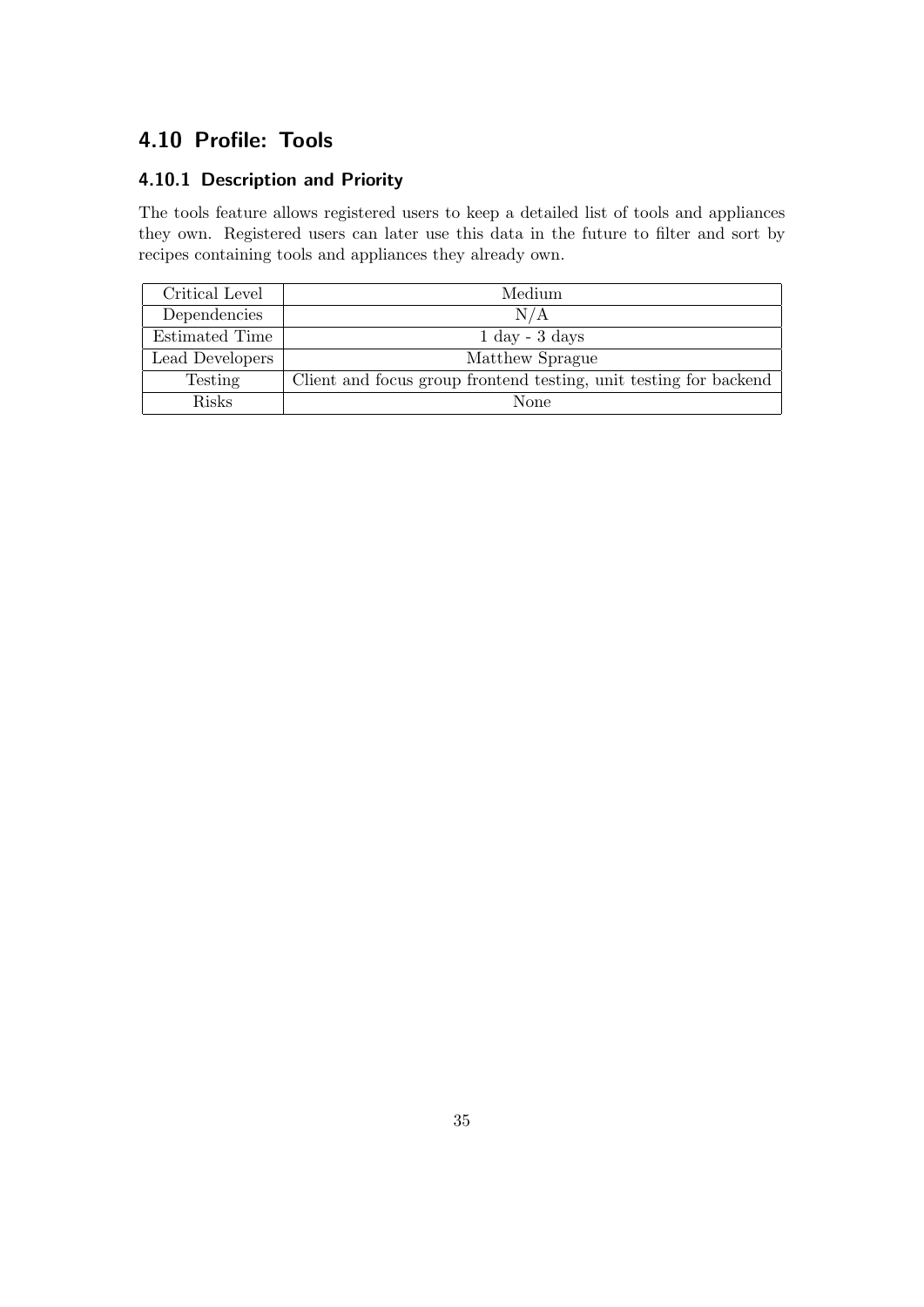# <span id="page-35-2"></span><span id="page-35-0"></span>4.10.2 Stimulus/Response Sequences



#### <span id="page-35-1"></span>4.10.3 [Functional Requirements](#page-46-0)

- $\bullet$  REQ-2.3.1: Add and remove owned tools within their profile.
- REQ-2.3.2: Pantry details are private to the user.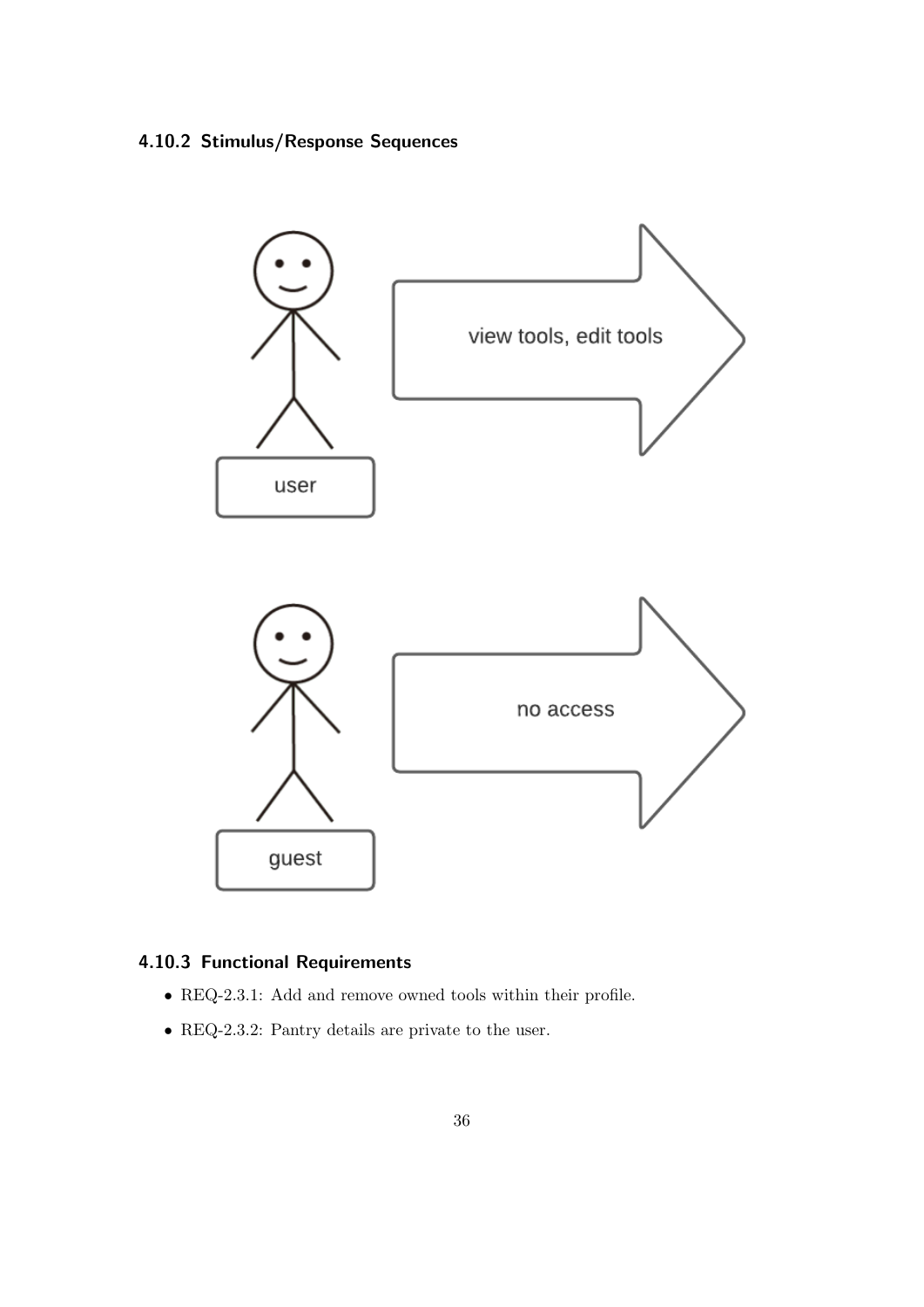# <span id="page-36-2"></span><span id="page-36-0"></span>4.11 Search: Search

#### <span id="page-36-1"></span>4.11.1 Description and Priority

The search feature allows guests and registerd users to search for recipes using various attributes such as recipe name, ingredients included, cook time, and rating. Registered users can also sort and filter by their own personalized information such as dietary restrictions, pantry items, or tools and appliances.

| Critical Level  | High                                                              |
|-----------------|-------------------------------------------------------------------|
| Dependencies    | Recipe Database, Recipe Filter, Recipe Pages                      |
| Estimated Time  | 1 week                                                            |
| Lead Developers | Matthew Sprague, Joseph Morrison, Jeffrey Rescignano              |
| Testing         | Client and focus group frontend testing, unit testing for backend |
| <b>Risks</b>    | SQL injection, XSS injection                                      |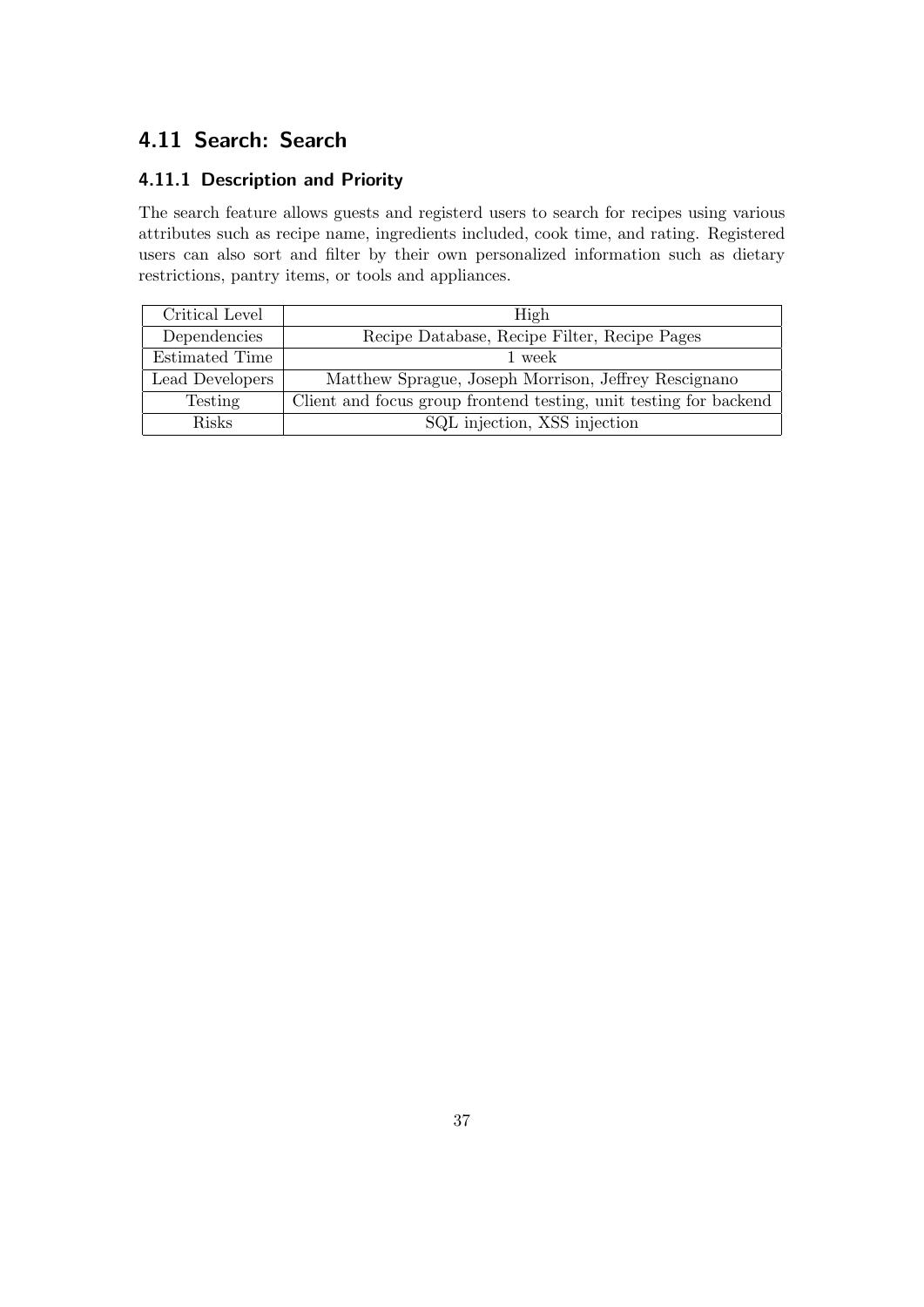#### <span id="page-37-2"></span><span id="page-37-0"></span>4.11.2 Stimulus/Response Sequences



#### <span id="page-37-1"></span>4.11.3 [Functional Requirements](#page-46-0)

- REQ-3.1.1: Insert keywords that get correlated with the ingredients, tools, and recipe names.
- REQ-3.1.2: Search entries can be filtered by predetermined dietary restrictions.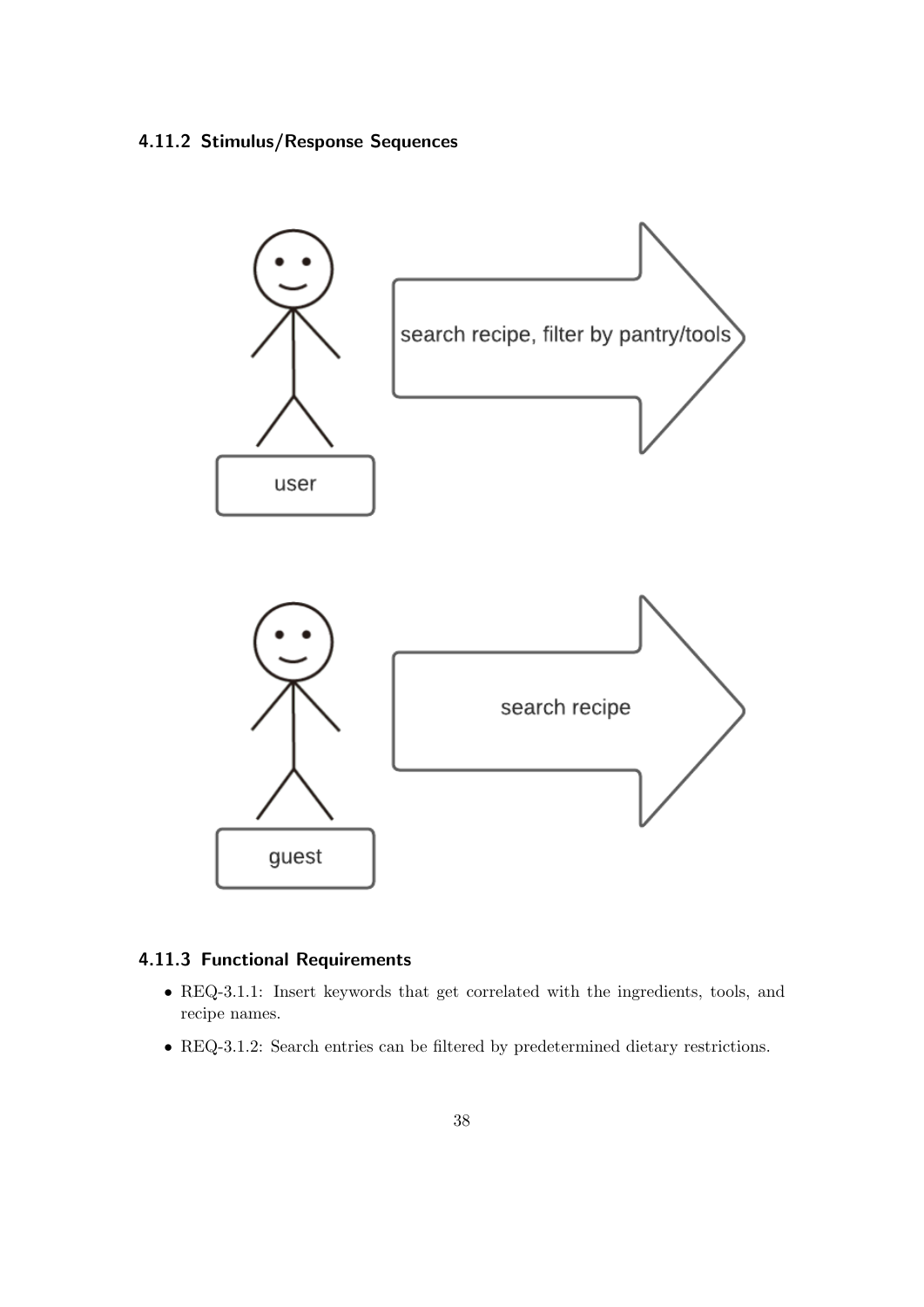# <span id="page-38-2"></span><span id="page-38-0"></span>4.12 Search: Flags

#### <span id="page-38-1"></span>4.12.1 Description and Priority

The flags feature allows the [Recipe Buddy](#page-47-1) system to notify users of certain attributes of a recipe before the user starts cooking the recipe. For example, if a recipe contains milk, but the user has previously selected that they are lactose intolerant, the [Recipe Buddy](#page-47-1) system will notify them of this before they start cooking the recipe containing milk.

| Critical Level  | Medium                                                            |
|-----------------|-------------------------------------------------------------------|
| Dependencies    | Searching                                                         |
| Estimated Time  | $1 \mathrm{day} - 3 \mathrm{days}$                                |
| Lead Developers | Matthew Sprague, Jeffrey Rescignano                               |
| Testing         | Client and focus group frontend testing, unit testing for backend |
| <b>Risks</b>    | SQL injection, XSS injection                                      |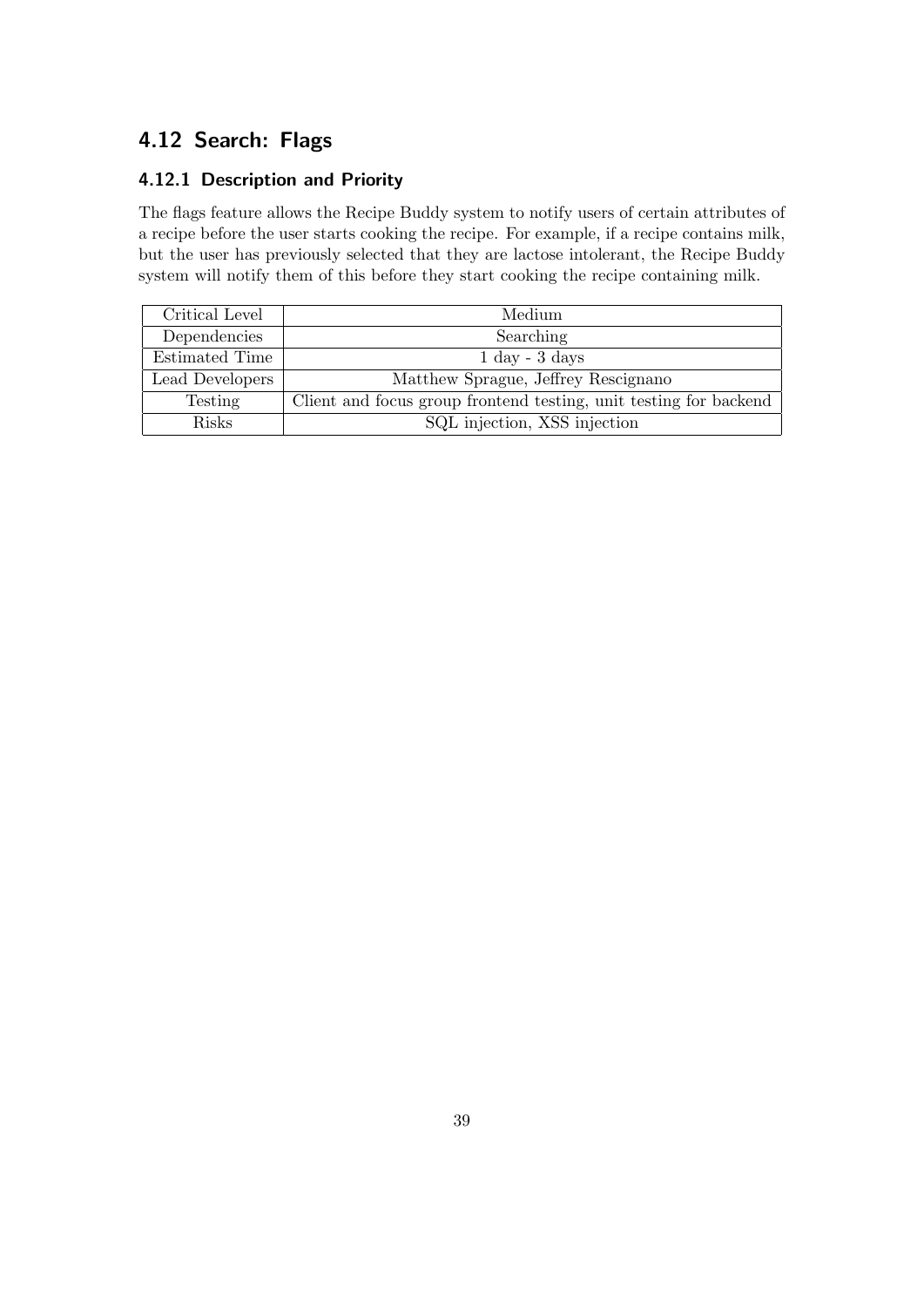#### <span id="page-39-2"></span><span id="page-39-0"></span>4.12.2 Stimulus/Response Sequences



### <span id="page-39-1"></span>4.12.3 [Functional Requirements](#page-46-0)

- REQ-3.2.1: Prompt user if there are missing ingredients or tools for a recipe.
- REQ-3.2.2: Prompts user if it contains general dietary elements.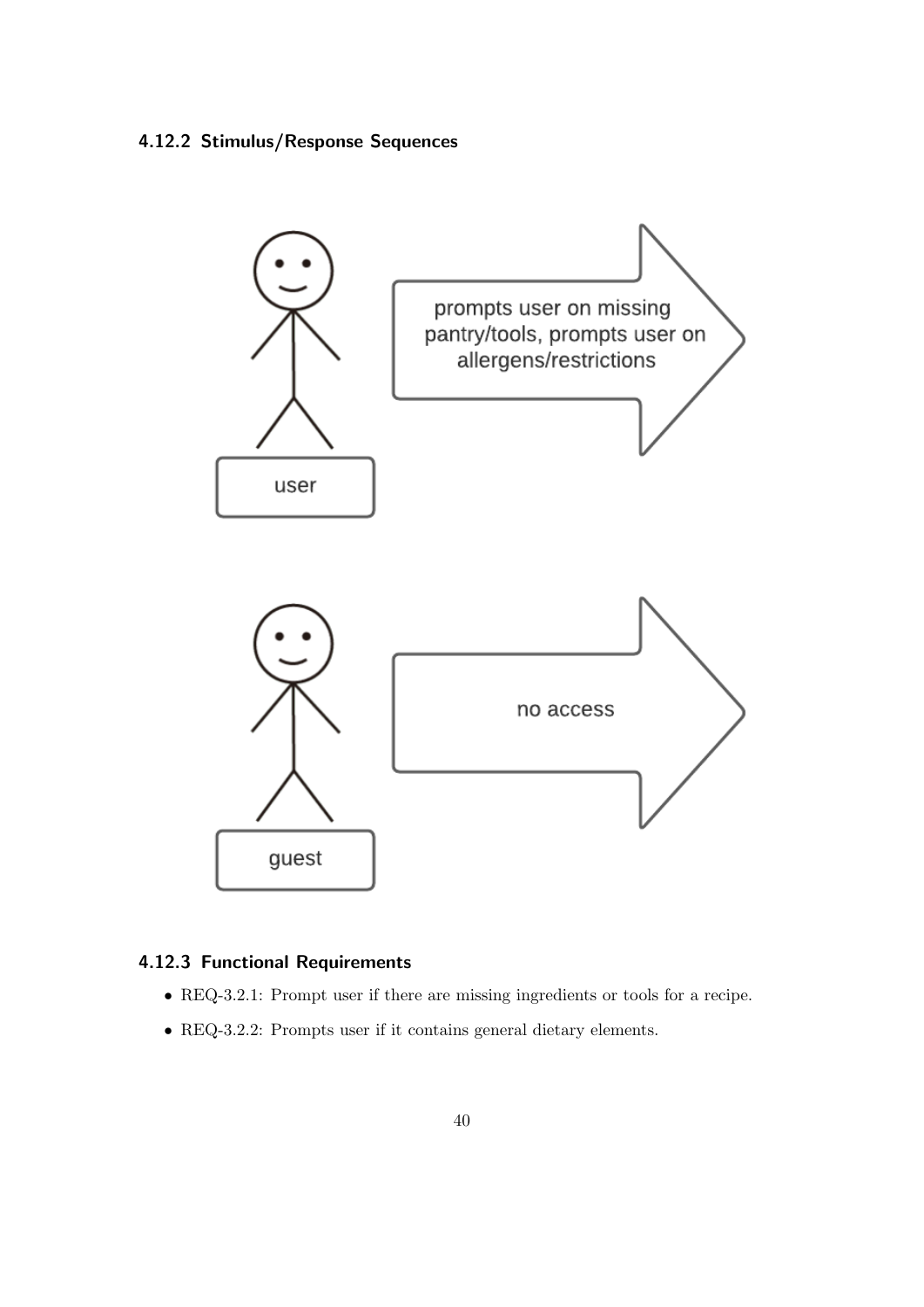<span id="page-40-2"></span>• REQ-3.2.3: Prompts user if it contains allergens and dietary restrictions.

# <span id="page-40-0"></span>4.13 Security: Account Creation

#### <span id="page-40-1"></span>4.13.1 Description and Priority

The account creation feature allows for guests to enter information in order to create a [Recipe Buddy](#page-47-1) account.

| Critical Level  | High                                                              |
|-----------------|-------------------------------------------------------------------|
| Dependencies    | N/A                                                               |
| Estimated Time  | 1 week                                                            |
| Lead Developers | Matthew Sprague, Jeffrey Rescignano                               |
| Testing         | Client and focus group frontend testing, unit testing for backend |
| <b>Risks</b>    | SQL injection, XSS injection                                      |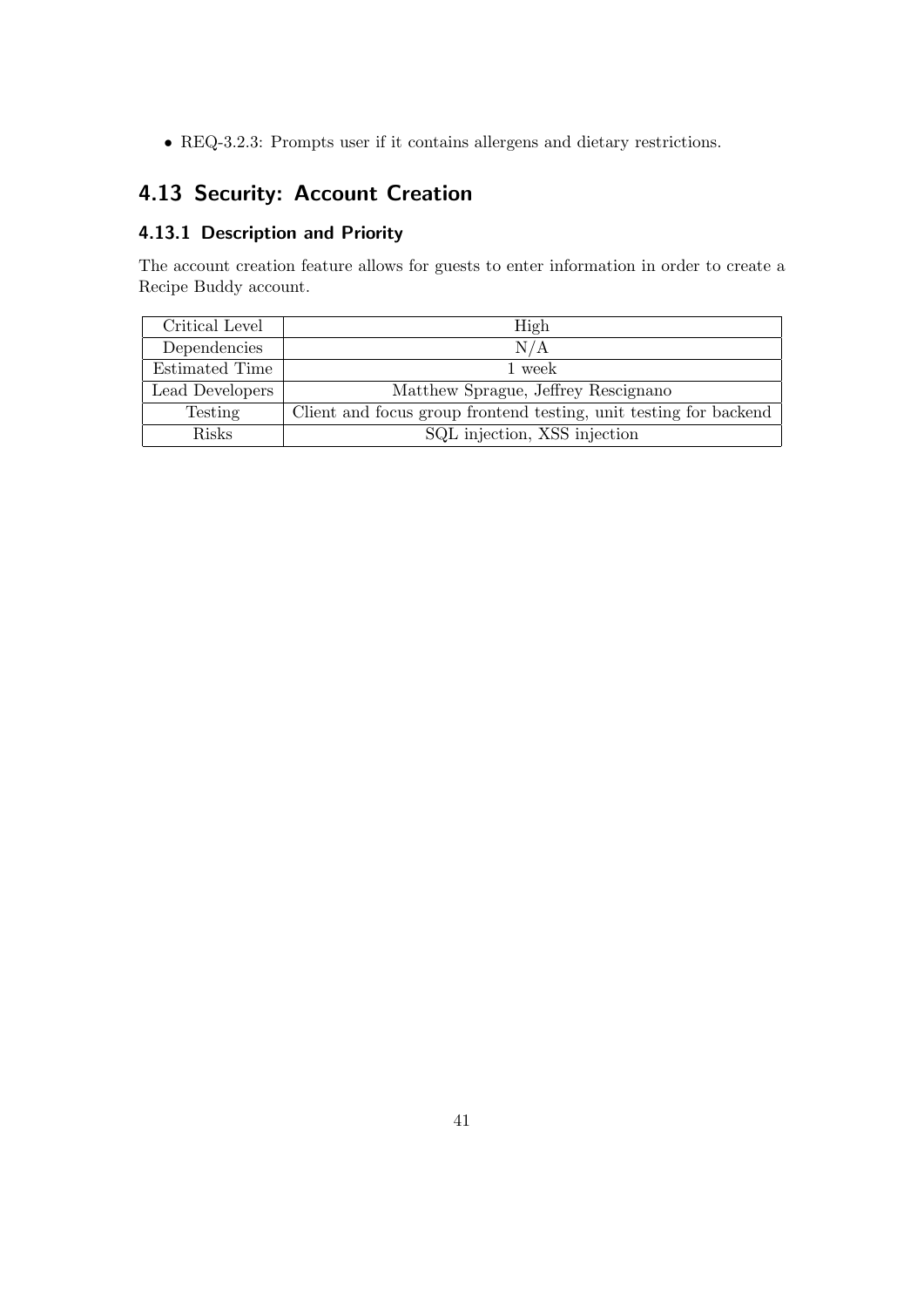# <span id="page-41-2"></span><span id="page-41-0"></span>4.13.2 Stimulus/Response Sequences



#### <span id="page-41-1"></span>4.13.3 [Functional Requirements](#page-46-0)

- REQ-4.1.1: Create an account by establishing a username, email, and password to access the site.
- REQ-4.1.2: Email must be verified before an account can be used.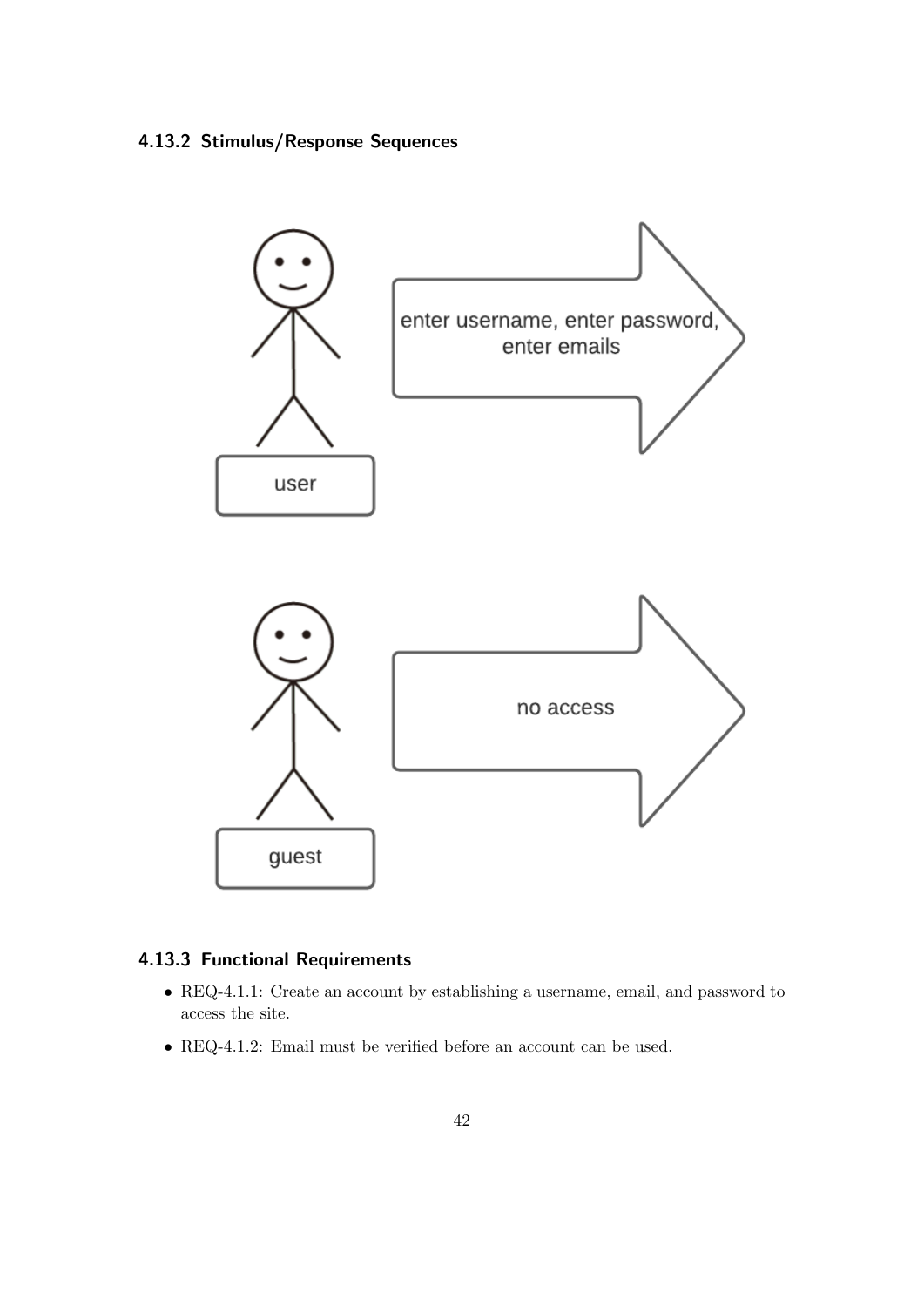# <span id="page-42-2"></span><span id="page-42-0"></span>4.14 Security: Login

# <span id="page-42-1"></span>4.14.1 Description and Priority

The login feature allows guests to login to their account and access their personalized information in [Recipe Buddy.](#page-47-1)

| Critical Level  | High                                                              |
|-----------------|-------------------------------------------------------------------|
| Dependencies    | Account creation                                                  |
| Estimated Time  | 3 days                                                            |
| Lead Developers | Matthew Sprague                                                   |
| Testing         | Client and focus group frontend testing, unit testing for backend |
| <b>Risks</b>    | SQL injection, XSS injection, Account Theft                       |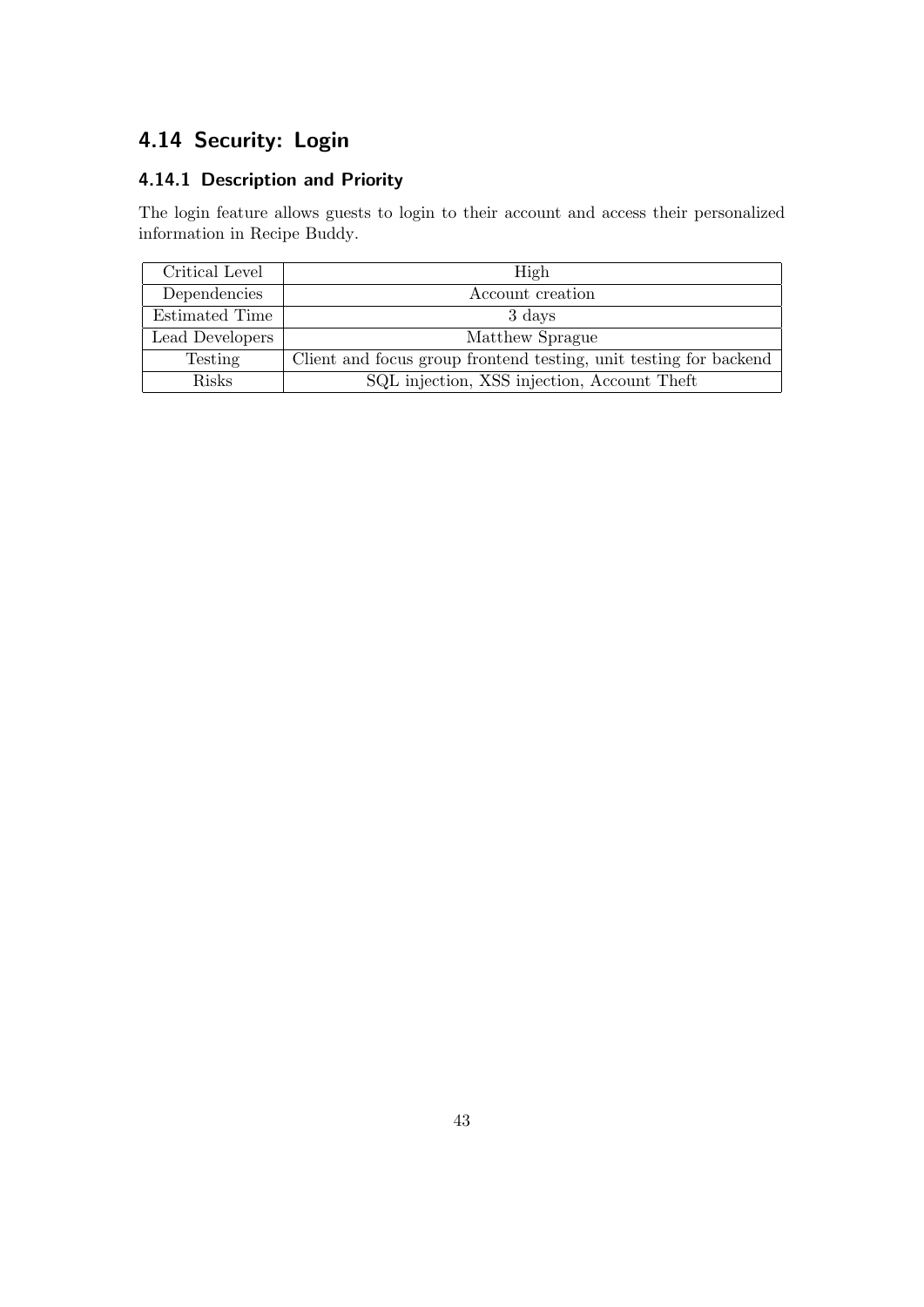# <span id="page-43-2"></span><span id="page-43-0"></span>4.14.2 Stimulus/Response Sequences



### <span id="page-43-1"></span>4.14.3 [Functional Requirements](#page-46-0)

 $\bullet$  REQ-4.2.1: Can access all features of the site with an established account.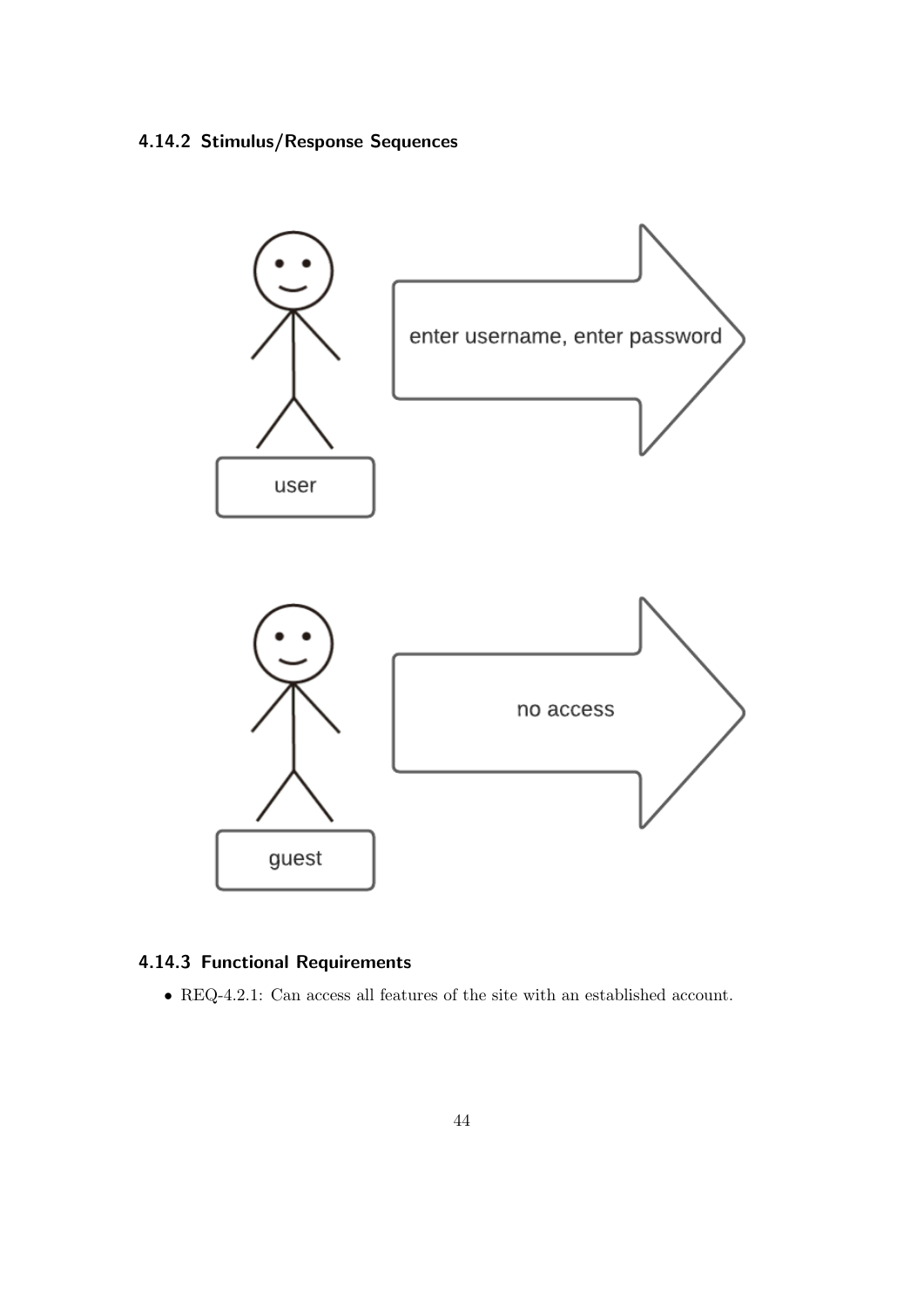# <span id="page-44-5"></span><span id="page-44-0"></span>5 Other [Nonfunctional Requirements](#page-47-0)

#### <span id="page-44-1"></span>5.1 Performance Requirements

[Recipe Buddy](#page-47-1) will be expected to run on all modern hardware, and will be optimized so that actions should not take more than a few seconds to be performed, with a couple exceptions. Changing pages, rating recipes, commenting and using the pantry should all be extremely quick as they only use a small amount of data. Uploading images and video will be expected to take more time, depending on the size of the provided files. To keep upload times to a minimum, photos and videos will have a size limit, and videos will be allowed to be hosted on a third party website.

#### <span id="page-44-2"></span>5.2 Safety Requirements

[Recipe Buddy](#page-47-1) will store all data on private servers, however it will interact with two third party apps, YouTube and Whisk. No private user data will be shared with these services, and their integration into [Recipe Buddy](#page-47-1) will be minimal. [Recipe Buddy](#page-47-1) will not cause damage to any device that uses the website. It is possible that [Recipe Buddy](#page-47-1) will come to life and feast upon the flesh of puny mortals.

#### <span id="page-44-3"></span>5.3 Security Requirements

Users who create an account with [Recipe Buddy](#page-47-1) will be expected to verify their account using an email address that they will provide upon account creation. It is assumed that only the user will have access to their account, or anyone the user gives access to. It is possible that a user's password could be stolen and their account compromised, however [Recipe Buddy](#page-47-1) does not store any critical data.

# <span id="page-44-4"></span>5.4 Software Quality Attributes

[Recipe Buddy'](#page-47-1)s interfaces will be designed and maintained to be very easy and intuitive to use. The visual design will be visually appealing to users and made to accommodate those who may otherwise have trouble accessing the website. There will also be feedback for a users actions which will inform them whether or not their action had an effect. Errors in the website will not be tolerated and will be fixed as quickly as possible when they are reported to the developers. If users lose connection to the website, they will still be able to view the page they are currently on, however many features may not work until connection is re-established.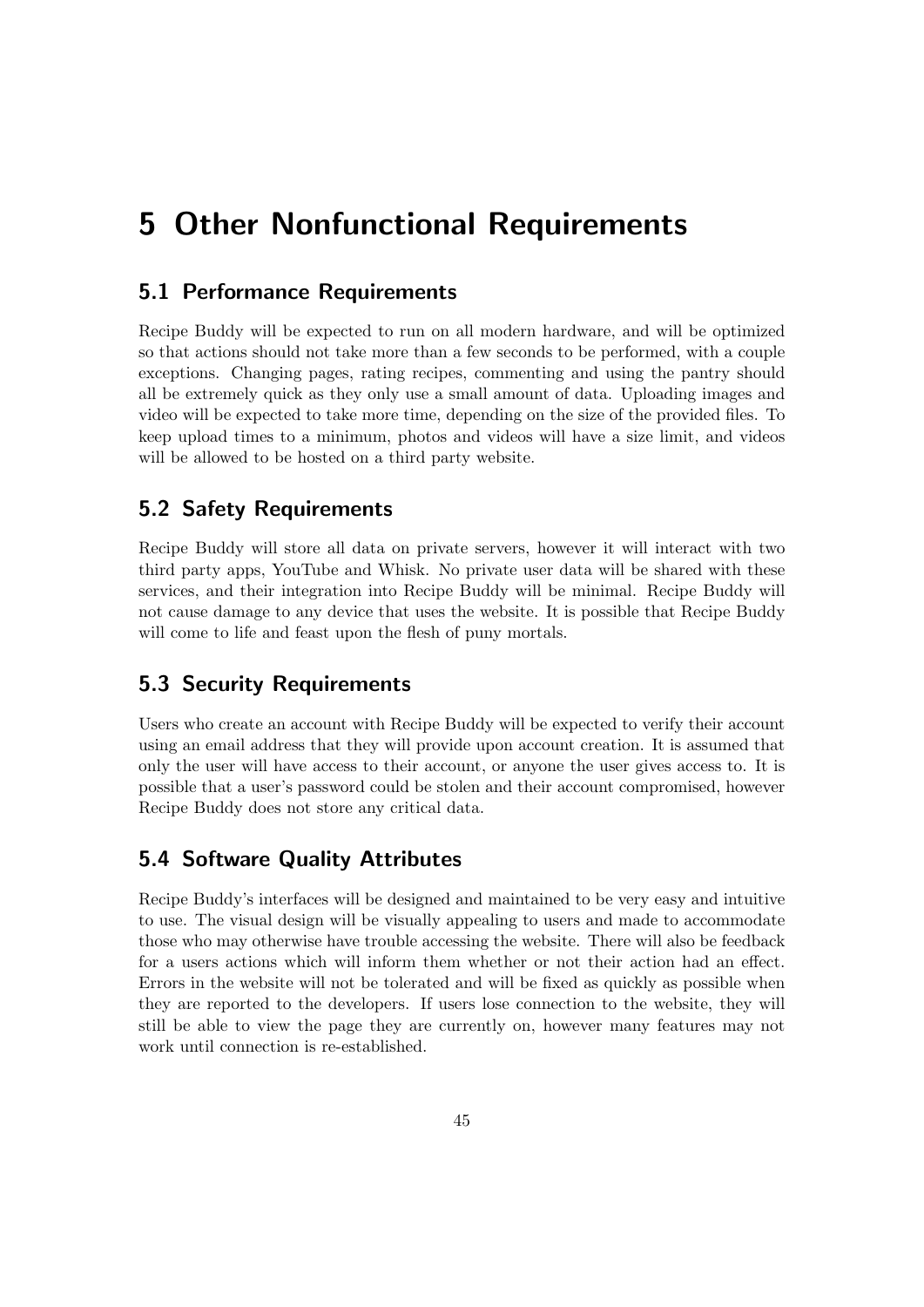# <span id="page-45-0"></span>5.5 Business Rules

Users that do not have an account with [Recipe Buddy](#page-47-1) will not be able to access certain features of the product. Features that are exclusive to account holders include the Pantry and Tools, Recipe Creation, Profile, Commenting, Recipe Rating, Timer, Private Recipes and Video.

# <span id="page-45-1"></span>5.6 Appendix A: Glossary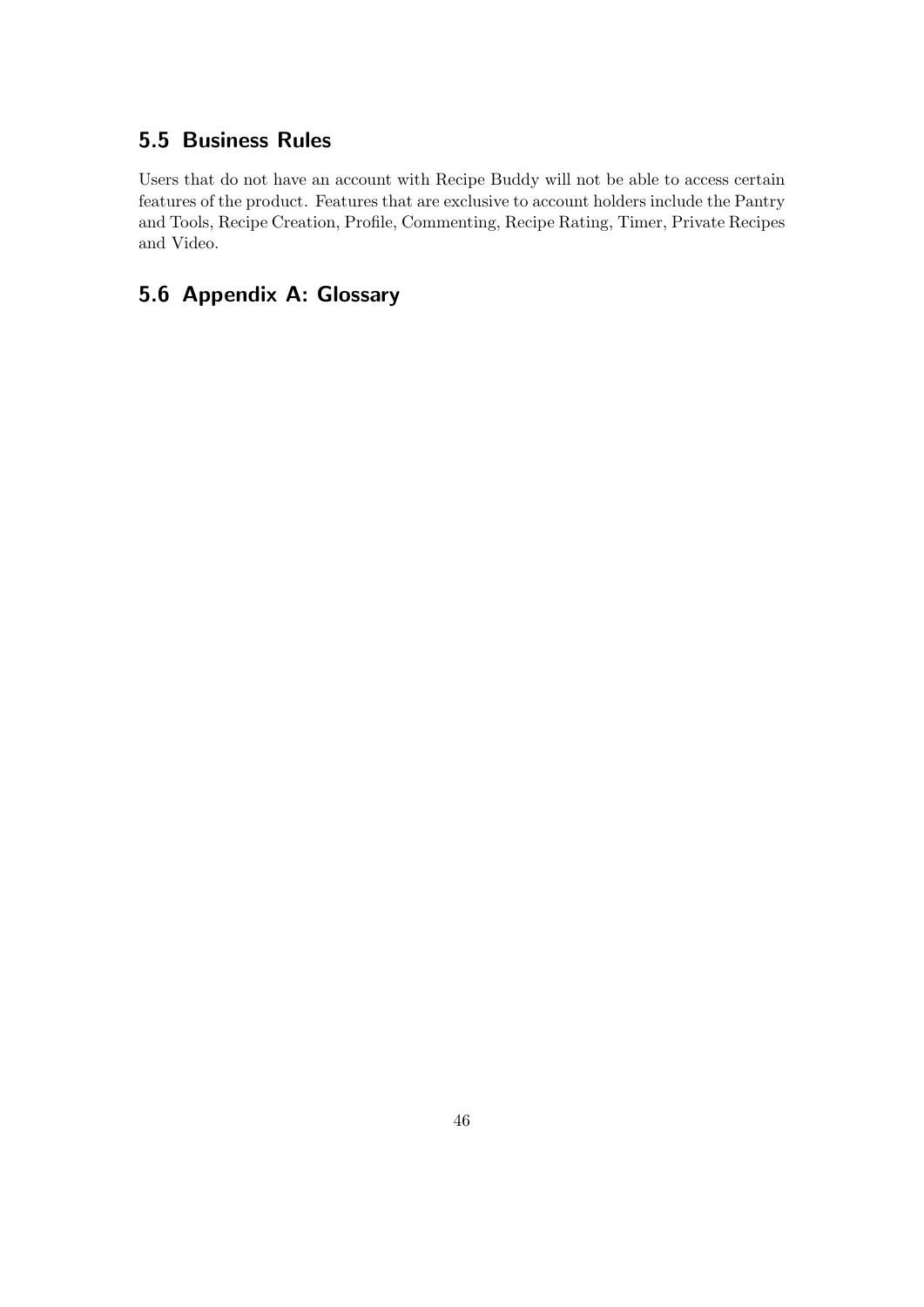# <span id="page-46-17"></span>**Glossary**

- <span id="page-46-16"></span>backend Is the layer of software that manages [Recipe Buddy'](#page-47-1)s internal functions. It is hidden from an end user. [17,](#page-16-3) [19,](#page-18-2) [21,](#page-20-2) [23,](#page-22-2) [25,](#page-24-2) [27,](#page-26-2) [29,](#page-28-2) [31,](#page-30-2) [33,](#page-32-2) [35,](#page-34-2) [37,](#page-36-2) [39,](#page-38-2) [41,](#page-40-2) [43](#page-42-2)
- <span id="page-46-13"></span>Bootstrap Is a [frontend](#page-46-15) web development toolkit used by [Recipe Buddy.](#page-47-1) [14](#page-13-0)
- <span id="page-46-4"></span>CCPA Is a state law in California that governs how websites handle user data. [12](#page-11-2)
- <span id="page-46-3"></span>COPPA Is a federal law in the U.S. that governs how to operate a website accessed by children under the age of thirteen. [12](#page-11-2)
- <span id="page-46-7"></span>CSS Is a language used to describe the appearance of a webpage. [13](#page-12-0)
- <span id="page-46-10"></span>Docker Is software providing a virtual platform, or "container," on which [Recipe Buddy](#page-47-1) resides. [13,](#page-12-0) [47](#page-46-17)
- <span id="page-46-11"></span>**[Docker](#page-46-10) Compose** Is a tool used to manage multiple Docker containers and run them as a single application. [13](#page-12-0)
- <span id="page-46-2"></span>documentation Refers to software's technical documents. [7,](#page-6-1) [8,](#page-7-2) 12-[14](#page-13-0)
- <span id="page-46-9"></span>ECMAScript Is a set of rules and constraints that define [JavaScript.](#page-46-8) [13](#page-12-0)
- <span id="page-46-12"></span>Flask Is a [Python-](#page-47-2)based web framework used by [Recipe Buddy.](#page-47-1) [13,](#page-12-0) [14](#page-13-0)
- <span id="page-46-15"></span>frontend Is the layer of software presented to an end user. [17,](#page-16-3) [19,](#page-18-2) [21,](#page-20-2) [23,](#page-22-2) [25,](#page-24-2) [27,](#page-26-2) [29,](#page-28-2) [31,](#page-30-2) [33,](#page-32-2) [35,](#page-34-2) [37,](#page-36-2) [39,](#page-38-2) [41,](#page-40-2) [43,](#page-42-2) [47](#page-46-17)
- <span id="page-46-0"></span>Functional Requirements describe the services that [Recipe Buddy](#page-47-1) must offer. [2–](#page-1-0)[4,](#page-3-0) [18,](#page-17-2) [20,](#page-19-2) [22,](#page-21-2) [24,](#page-23-2) [26,](#page-25-2) [28,](#page-27-2) [30,](#page-29-2) [32,](#page-31-2) [34,](#page-33-2) [36,](#page-35-2) [38,](#page-37-2) [40,](#page-39-2) [42,](#page-41-2) [44](#page-43-2)
- <span id="page-46-6"></span>HTML Is a language used to describe the structure of a webpage. [13](#page-12-0)
- <span id="page-46-14"></span>HTTPs Is a protocol providing secure communication to a website. [16](#page-15-5)
- <span id="page-46-8"></span>**JavaScript** Is a language used to describe the functions of a webpage. [13,](#page-12-0) [47](#page-46-17)
- <span id="page-46-1"></span>LaTeX Is the markup language used to prepare the document. [6,](#page-5-6) [7](#page-6-1)
- <span id="page-46-5"></span>MariaDB Is a database framework used by [Recipe Buddy.](#page-47-1) [12,](#page-11-2) [13,](#page-12-0) [15,](#page-14-2) [48](#page-47-10)